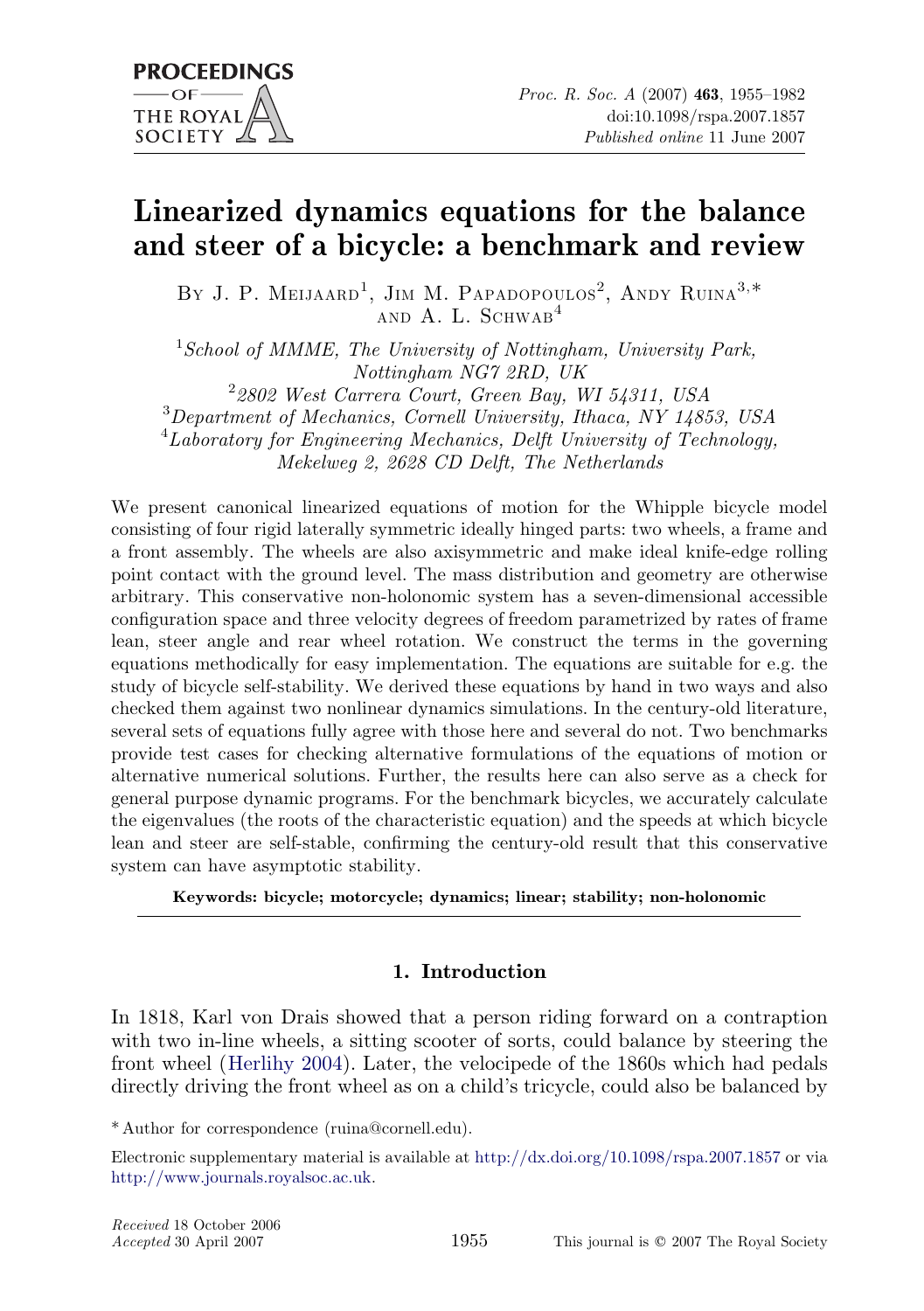rider-applied steering control. This 'boneshaker' had equal-size wooden wheels and a vertical (untilted) steering axis passing through the front wheel axle. By the 1890s, it was well known that essentially anyone could learn to balance a 'safety bicycle', which had pneumatic tyres and a chain drive. More subtly, but more importantly for balance and control, the safety bicycle also had a tilted steer axis and fork offset (bent front fork) like a modern bicycle. In 1897, French mathematician [Carvallo \(1899\)](#page-25-0) and then, more generally, Cambridge undergraduate [Whipple \(1899\)](#page-27-0) used rigid body dynamics equations to show in theory what was surely known in practice, that some safety bicycles could, if moving in the right speed range, balance themselves. Presently, these same two basic features of bicycle balance are clear.

- (i) A controlling rider can balance a forward-moving bicycle by turning the front wheel in the direction of an undesired lean. This moves the ground contact points under the rider, just like an inverted broom or stick can be balanced on an open hand by accelerating the support point in the direction of lean.
- (ii) Some uncontrolled bicycles can balance themselves. If an appropriate typical bicycle is given a push to approximately  $6 \text{ m s}^{-1}$ , it steadies itself and then progresses stably until its speed gets too low. The torques for the self-correcting steer motions can come from various geometric, inertial and gyroscopic features of the bicycle.

Beyond these two generalities, there is little that has been solidly accepted in the literature, perhaps owing to the lack of need. Through trial and error bicycles had evolved by 1890 to be stable enough to survive to the present day with essentially no modification. Since bicycle design has been based on tinkering rather than equations, there has been little scrutiny of bicycle analyses.

To better satisfy general curiosity about bicycle balance and perhaps contribute to the further evolution of bicycle design, we aim here to firmly settle some basic, and largely previously presented, bicycle stability science. The core of the paper is a set of easy-to-use and thoroughly checked linearized dynamics equations for the motion of a somewhat elaborate, yet well-defined bicycle model. These are given in equation (5.3) and appendix A. Future studies of bicycle stability aimed, for example, at clarifying especially point (ii) above, can be based on these equations.

Many methods can be used to derive the equations using various choices of coordinates, each leading to vastly different-looking governing equations. Even matching initial conditions between solution methods can be a challenge. However, the roots of the characteristic equation (eigenvalues) and the speed range of stability are independent of all of these differences. Thus, for example, a computer-based study of a bicycle based on any formulation can be checked for correctness and accuracy by comparing with the benchmark eigenvalues here.

The work here may also have more general use in that the bicycle balance problem is close to that for skating, walking and running in their coupling of lean, steer and balance. Furthermore, there is a dearth of non-trivial examples with precisely known solutions that can be used to check general purpose multibody dynamics simulators (such as used for machine, vehicle and robot design). This paper provides such a non-trivial benchmark system.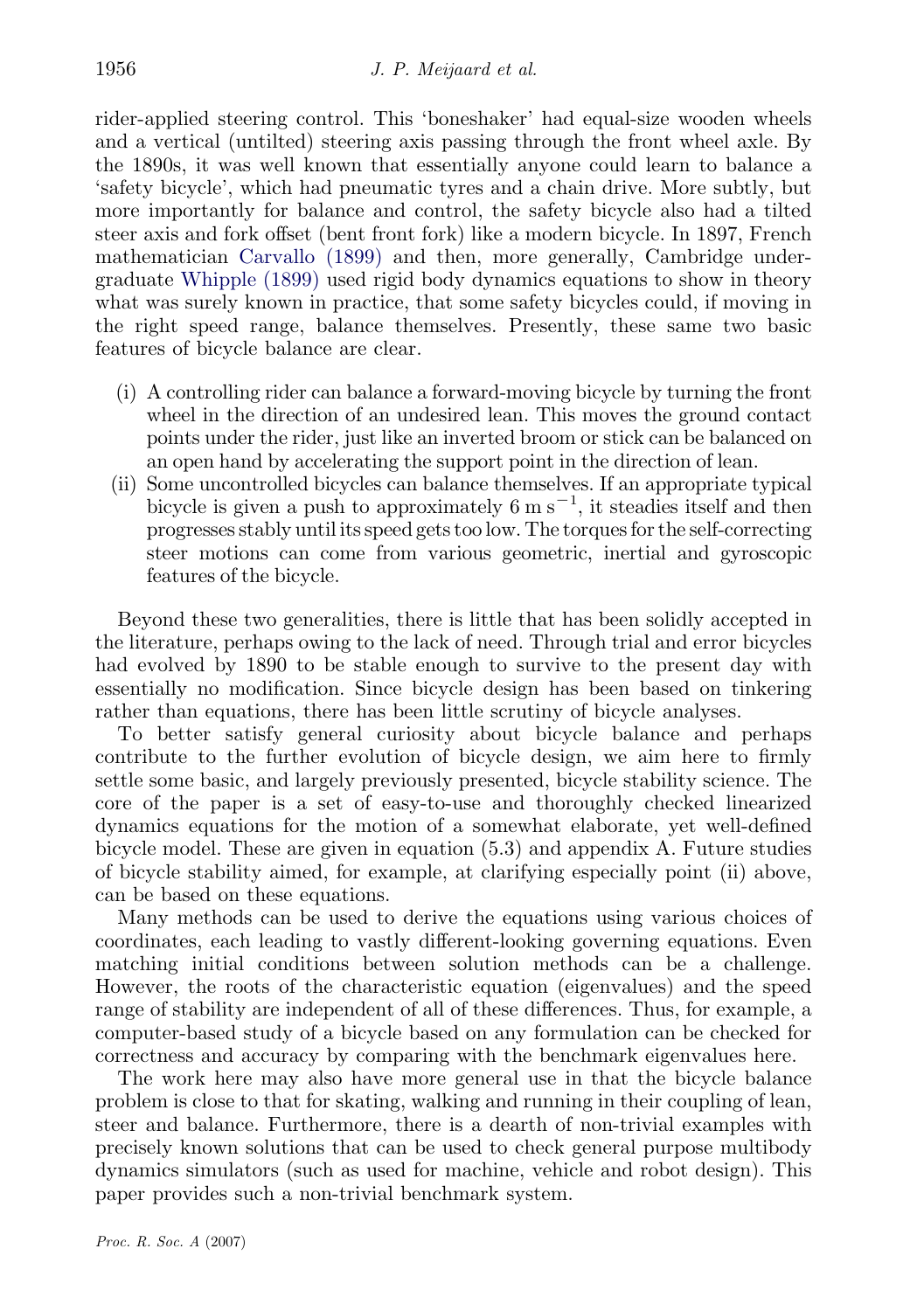## 2. Brief literature review

Since their inception bicycles have attracted attention from the more or less wellknown scientists of the day, including thermodynamicist William Rankine, the mathematicians Carlo Bourlet, Paul Appell and Emmanuel Carvallo, the meteorologist Francis Whipple, the mathematical physicist Joseph Boussinesq, and the physicist Arnold Sommerfeld working with mathematician Felix Klein and engineer Fritz Noether (brother of Emmy). A later peak in the 'single-track vehicle' dynamics literature began in about 1970, perhaps because digital computers eased integration of the governing equations, because of the increased popularity of large motorcycles (and attendant accidents), and because of an ecology-related bicycle boom. This latter literature includes work by dynamicists such as Neimark, Fufaev, Breakwell and Kane. Starting in the mid-1970s, the literature increasingly deviates from the rigid body treatment that is our present focus.

Over the past 140 years, scores of other people have studied bicycle dynamics, either for a dissertation, a hobby or sometimes as part of a life's work on vehicles. This sparse and varied research on the dynamics of bicycles modelled as linked rigid bodies was reviewed in [Hand \(1988\)](#page-25-0). A more general but less critical historical review, which also includes models with structural compliance and tyre models, is given in [Sharp \(1985\).](#page-27-0)

Many bicycle analyses aimed at understanding rider control are based on qualitative dynamics discussions that are too reduced to capture the ability of an uncontrolled moving bicycle to balance itself. The paper by [Jones \(1970\)](#page-25-0) is the best-known of these. The paper by [Maunsell \(1946\)](#page-26-0) carefully considers several effects. Qualitative dynamics discussions can also be found in [Lallement \(1866\),](#page-26-0) [Rankine \(1869\)](#page-26-0), [Appell \(1896\),](#page-24-0) [Sharp \(1896\),](#page-27-0) [Wallace \(1929\),](#page-27-0) [Jones \(1942\)](#page-25-0), [Den](#page-25-0) [Hartog \(1948\)](#page-25-0), [Higbie \(1974\),](#page-25-0) [Kirshner \(1980\),](#page-25-0) Le Hénaff (1987), Olsen  $\&$ [Papadopoulos \(1988\),](#page-26-0) [Patterson \(1993\)](#page-26-0), [Cox \(1998\)](#page-25-0) and [Wilson \(2004\)](#page-27-0).

A second class of papers does use analysis to study the dynamics. Some, appropriately for basic studies of rider control, use models with geometry and/or mass distribution that are too reduced to allow self-stability. Others, even if using a bicycle model that is sufficiently general, use rules for the control of the steer and thus skip the additional equation for uncontrolled steer dynamics. Such simple and/or steer-controlled approaches are found in [Bourlet \(1899\),](#page-24-0) Boussinesq  $(1899a,b)$  $(1899a,b)$  $(1899a,b)$  $(1899a,b)$ , Routh  $(1899)$ , Bouasse  $(1910)$ , Bower  $(1915)$ , [Pearsall](#page-26-0) [\(1922\),](#page-26-0) Loı̆cjanskiı̆ & Lur'e (1934), [Timoshenko & Young \(1948\)](#page-27-0), [Haag \(1955\),](#page-25-0) Neĭmark & Fufaev (1972), [Lowell & McKell \(1982\),](#page-26-0) [Getz & Marsden \(1995\),](#page-25-0) [Fajans \(2000\)](#page-25-0), Aström et al. (2005) and [Limebeer & Sharp \(2006\).](#page-26-0)

Finally, we have found approximately 30 rigid body dynamics models that have general enough geometry and mass distribution for self-stability to be possible, and which also allow uncontrolled steer dynamics. These governing equations are complex and different authors use slightly different modelling assumptions, different parametrizations and different choices of dynamic variables, and most authors did not know of most of their predecessors. Thus, only a small fraction of the 200 or more chronologically possible cross-checks have been performed in detail. Of these, a large fraction are by Hand and ourselves. The evaluations below are based on comparison with our own derivations ([Papadopoulos 1987;](#page-26-0) [Meijaard 2004](#page-26-0); [Schwab](#page-27-0) et al. 2005), and on comparisons made by the first six authors below, especially Hand.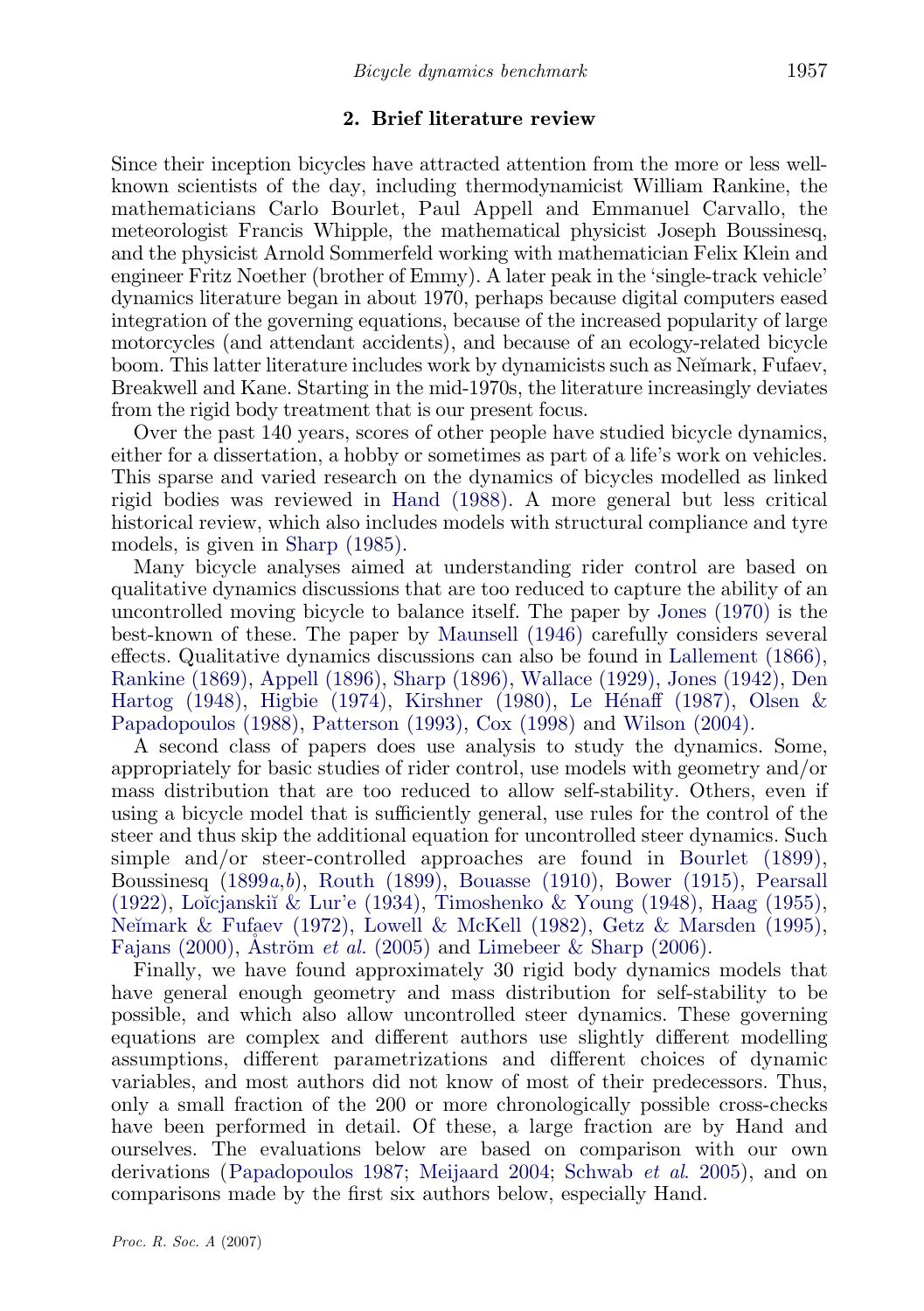Correct equations for the Whipple model are in Döhring (1955), who built on the less-general Carvallo model presented in [Klein & Sommerfeld \(1910\),](#page-25-0) in [Weir](#page-27-0) [\(1972\)](#page-27-0), who checked [Sharp \(1971\)](#page-27-0), in [Eaton \(1973\),](#page-25-0) who checked [Weir \(1972\)](#page-27-0) and [Sharp \(1971\),](#page-27-0) in [Hand \(1988\),](#page-25-0) who checked these papers and others, and in [Mears \(1988\)](#page-26-0) who checked Weir and Hand. Singh  $\&$  Goel (1971) use Döhring's correct equations, but we were unable to reproduce their eigenvalues. The paper by [Dikarev](#page-25-0) *et al.* (1981) corrects an error in Neimark & Fufaev (1972), independently also corrected later by Hand, and we have found no fault with it, but we have not confirmed the final equations. Based on graphical agreement of [Psiaki's \(1979\)](#page-26-0) plots against solutions of the equations here, we expect that Psiaki's complex equations are correct, but we have not confirmed their formal equivalence to ours.

Equations of similar models are in [Carvallo \(1899\),](#page-25-0) which is slightly simplified, Whipple  $(1899)$ , which has some typographical errors, Klein & Sommerfeld  $(1910)$ , which follows Carvallo and is slightly simplified, and [Herfkens \(1949\),](#page-25-0) which has some typographical errors. We recently discovered a report by Manning  $(1951)$  that has no evident flaws but we have not checked it in detail. [Sharp \(1971\)](#page-27-0) is correct before he eliminates tyre compliance and is the foundation for much subsequent tyre-based vehicle modelling. [Van Zytveld \(1975\)](#page-27-0) is correct when his slightly incorrect and more general model is simplified to the Whipple model, and [Weir &](#page-27-0) [Zellner \(1978\)](#page-27-0) has a sign error. Neimark  $&$  Fufaev (1972) has more substantial but still correctable errors ([Dikarev](#page-25-0) et al. 1981; [Hand 1988](#page-25-0)).

Others who studied complex rigid body bicycle models include [Collins \(1963\)](#page-25-0), [Singh \(1964\)](#page-27-0), [Rice & Roland \(1970\)](#page-26-0), [Roland & Massing \(1971\),](#page-27-0) [Roland & Lynch](#page-26-0) [\(1972\),](#page-26-0) [Roland \(1973\)](#page-26-0), Rice ([1974,](#page-26-0) [1976](#page-26-0)), [Singh & Goel \(1976\)](#page-27-0), [Lobas \(1978\)](#page-26-0),[Koenen](#page-25-0) (1983), Franke et al. (1990), [Lennartsson \(1999\)](#page-26-0), Aström et al. (2005) and Limebeer  $\&$ [Sharp \(2006\).](#page-26-0)We continue to discover more promising papers ([Kondo](#page-26-0) et al. 1963; [Ge](#page-25-0) [1966](#page-25-0)). Despite all these decades of careful good work, as of this writing there is no standard journal publication in English that we are confident presents complete and correct equations for the canonical Whipple model. Electronic supplementary material, appendix 1 expands on the historical review above.

## 3. The bicycle model

We use the Whipple bicycle consisting of four rigid bodies: a rear wheel R, a rear frame B with the rider body rigidly attached to it, a front frame H consisting of the handlebar and fork assembly and a front wheel F [\(figure 1\)](#page-4-0). Within the constraint of overall lateral (left–right) and circular symmetry of the wheels, the shape and mass distributions are general with one caveat. A model that respects these symmetries allows non-planar (thick) wheels. We allow for such thickness in our inertial properties but, like Whipple, restrict attention to knife-edge rolling point contact, thus excluding, for example, contact with toroidal wheels. We neglect the motion of the rider relative to the frame, structural compliances and dampers, joint friction and tyre models with compliance and slip.

The model delineation is not by selecting the most important aspects for describing real bicycle behaviour. For understanding basic features of active rider control, the model here is undoubtedly unnecessarily and inappropriately complex. For example, some aspects included here have very small effects, like the non-planarity of the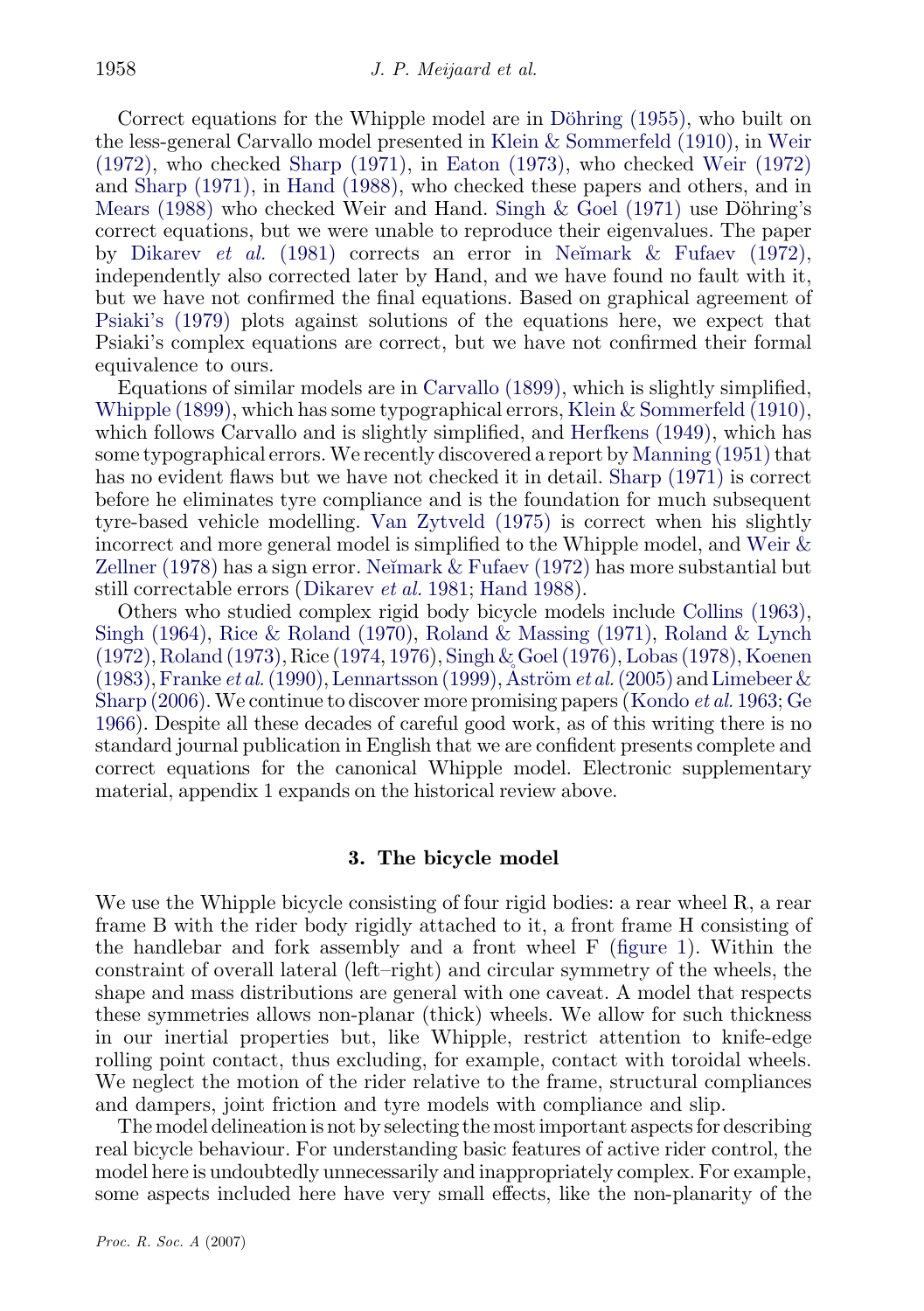<span id="page-4-0"></span>

Figure 1. Bicycle model parameters. For all four parts (R, B, F and H), centre of mass locations are expressed relative to the x- and z-coordinates shown (with origin at P and  $\eta$  pointing towards the reader) and in the reference configuration shown. Other parameters are the body masses and inertias, the wheel radii, the tilt  $\lambda$  of the steer axis, the wheel base w and the trail c as listed in [table 1](#page-5-0). The figure is drawn to scale using the distances in [table 1.](#page-5-0) Configuration variables (lean, steer, etc.) are defined in [figure 2](#page-8-0).

inertia of the real wheel, and other neglected aspects may be paramount, e.g. the rider's flexibility and control reflexes. Even for the study of uncontrolled stability, tyre deformation and frame compliance seem necessary for understanding wobble (a rapid steering oscillation). In summary, the model here includes all the sharply defined rigid body effects, while leaving out a plethora of terms that would require more subtle and less well-defined modelling.

Our bicycle design is fully characterized by 25 parameters described below. [Table 1](#page-5-0) lists the numerical values used for the numerical benchmark. Most numerical values are representative of real bicycles, but some values (e.g. wheel inertial thickness as represented by  $I_{\text{Rxx}} > I_{\text{Ryy}}/2$  are exaggerated to guarantee a detectable role in the benchmark numerical studies. The bicycle design parameters are defined in an upright reference configuration with both wheels on the level flat ground and with zero steer angle. The reference coordinate origin is at the rear wheel contact point P. We use the conventions of vehicle dynamics  $(1670e, SAE 2001)$  $(1670e, SAE 2001)$  with positive x pointing generally towards the front contact point, positive z pointing down and the y-axis pointing to the rider's right.

The radii of the circular wheels are  $r_R$  and  $r_F$ . The wheel masses are  $m_R$  and  $m<sub>F</sub>$  with their centres of mass at the wheel centres. The moments of inertia of the rear and front wheels about their axles are  $I_{\text{R}yy}$  and  $I_{\text{F}yy}$ , respectively. The moments of inertia of the wheels about any diameter in the xz-plane are  $I_{\mathrm{R}xx}$  and  $I_{\text{F}xx}$ . The wheel mass distribution need not be planar, so any positive inertia is allowed with  $I_{\text{R}yy} \leq 2I_{\text{R}xx}$  and  $I_{\text{F}yy} \leq 2I_{\text{F}xx}$ . All front wheel parameters can be different from those of the rear so, for example, it is possible to investigate separately the importance of angular momentum of the front and rear wheels.

Narrow high-pressure, high-friction tyre contact is modelled as non-slipping rolling point-contact between the ground and the knife-edge wheel perimeters. The frictionless wheel axles are orthogonal to the wheel symmetry planes and are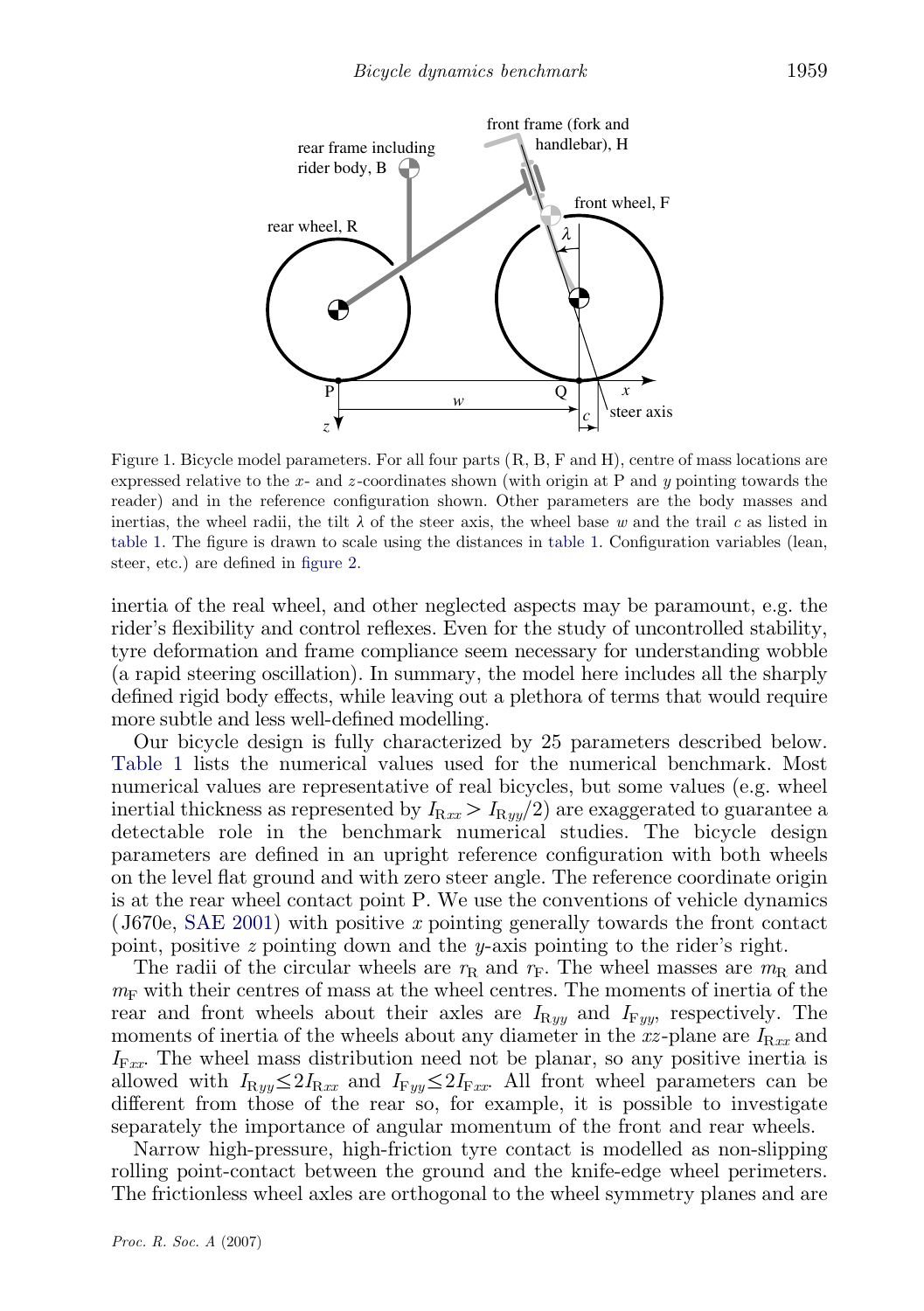<span id="page-5-0"></span>Table 1. Parameters for the benchmark bicycle shown in [figure 1](#page-4-0) and described in the text. (The values given are exact (no round-off ). The inertia components and angles are such that the principal inertias (eigenvalues of the inertia matrix) are also exactly described with only a few digits. The tangents of the angles that the inertia eigenvectors make with the global reference axes are rational fractions.)

| parameter                                     | symbol                                                                                                                  | value for benchmark                                                                                                                                                                                                                                                                                       |  |
|-----------------------------------------------|-------------------------------------------------------------------------------------------------------------------------|-----------------------------------------------------------------------------------------------------------------------------------------------------------------------------------------------------------------------------------------------------------------------------------------------------------|--|
| wheel base                                    | w                                                                                                                       | $1.02 \text{ m}$                                                                                                                                                                                                                                                                                          |  |
| trail                                         | $\boldsymbol{c}$                                                                                                        | 0.08 <sub>m</sub>                                                                                                                                                                                                                                                                                         |  |
| steer axis tilt $(\pi/2 - \text{head angle})$ | $\lambda$                                                                                                               | $\pi/10$ rad $(90^\circ\!\!-\!72^\circ)$                                                                                                                                                                                                                                                                  |  |
| gravity                                       | $\mathfrak{g}$                                                                                                          | $9.81 N kg^{-1}$                                                                                                                                                                                                                                                                                          |  |
| forward speed                                 | $\eta$                                                                                                                  | various m s <sup><math>-1</math></sup> (table 2)                                                                                                                                                                                                                                                          |  |
| $\bf{R}$ ear wheel R                          |                                                                                                                         |                                                                                                                                                                                                                                                                                                           |  |
| radius                                        | $r_{\rm R}$                                                                                                             | 0.3 <sub>m</sub>                                                                                                                                                                                                                                                                                          |  |
| mass                                          | $m_{\rm R}$                                                                                                             | $2 \text{ kg}$                                                                                                                                                                                                                                                                                            |  |
| mass moments of inertia                       | $(I_{\mathrm{R}xx}, I_{\mathrm{R}yy})$                                                                                  | $(0.0603, 0.12)$ kg m <sup>2</sup>                                                                                                                                                                                                                                                                        |  |
| rear <b>B</b> ody and frame assembly B        |                                                                                                                         |                                                                                                                                                                                                                                                                                                           |  |
| position centre of mass                       | $(x_B, z_B)$ $(0.3, -0.9)$ m<br>$m_B$ $85$ kg                                                                           |                                                                                                                                                                                                                                                                                                           |  |
| mass                                          |                                                                                                                         |                                                                                                                                                                                                                                                                                                           |  |
| mass moments of inertia                       |                                                                                                                         |                                                                                                                                                                                                                                                                                                           |  |
|                                               |                                                                                                                         | $\begin{bmatrix} I_{\mathrm{B}xx} & 0 & I_{\mathrm{B}xz} \\[0.5em] 0 & I_{\mathrm{B}yy} & 0 \\[0.5em] I_{\mathrm{B}xz} & 0 & I_{\mathrm{B}zz} \end{bmatrix} \quad \begin{bmatrix} 9.2 & 0 & 2.4 \\[0.5em] 0 & 11 & 0 \\[0.5em] 2.4 & 0 & 2.8 \end{bmatrix} \; \mathrm{kg} \; \mathrm{m}^2$                |  |
|                                               |                                                                                                                         |                                                                                                                                                                                                                                                                                                           |  |
| front Handlebar and fork assembly H           |                                                                                                                         |                                                                                                                                                                                                                                                                                                           |  |
| position centre of mass                       | $\begin{array}{ll} (x_{\rm H},~z_{\rm H}) & \qquad (0.9,~-0.7)~{\rm m} \\ m_{\rm H} & \qquad 4~{\rm kg} \\ \end{array}$ |                                                                                                                                                                                                                                                                                                           |  |
| mass                                          |                                                                                                                         |                                                                                                                                                                                                                                                                                                           |  |
| mass moments of inertia                       |                                                                                                                         |                                                                                                                                                                                                                                                                                                           |  |
|                                               |                                                                                                                         | $\begin{bmatrix} I_{\mathrm Hxx} & 0 & I_{\mathrm Hxz} \\[0.3em] 0 & I_{\mathrm Hyy} & 0 \\[0.3em] I_{\mathrm Hxz} & 0 & I_{\mathrm Hzz} \end{bmatrix} \quad \begin{bmatrix} 0.05892 & 0 & -0.00756 \\[0.3em] 0 & 0.06 & 0 \\[0.3em] -0.00756 & 0 & 0.00708 \end{bmatrix} \; \mathrm{kg} \; \mathrm{m}^2$ |  |
|                                               |                                                                                                                         |                                                                                                                                                                                                                                                                                                           |  |
| $\mathbf{F}$ ront wheel $F$                   |                                                                                                                         |                                                                                                                                                                                                                                                                                                           |  |
| radius                                        | $r_{\rm F}$                                                                                                             | $0.35 \text{ m}$                                                                                                                                                                                                                                                                                          |  |
| mass                                          | $m_{\rm F}$                                                                                                             | $3 \text{ kg}$                                                                                                                                                                                                                                                                                            |  |
| mass moments of inertia                       | $(I_{\mathrm{F}xx}, I_{\mathrm{F}yy})$                                                                                  | $(0.1405, 0.28)$ kg m <sup>2</sup>                                                                                                                                                                                                                                                                        |  |

located at the wheel centres. In the reference configuration, the front wheel ground contact  $Q$  is located at a distance w (the wheel base) in front of the rear wheel contact P. The front wheel ground contact point trails a distance c behind the point where the steer axis intersects the ground. Although  $c>0$  for most bicycles, the equations allow a negative trail  $(c<0)$  with the wheel contact point in front of the steer axis.

The rear wheel R is connected to the rear frame assembly B (which includes the rider body) at the rear axle. The centre of mass of B, with mass  $m<sub>B</sub>$ , is located at  $(x_B, y_B=0, z_B<0)$ . The moment of inertia of the rear frame about its centre of mass is represented by a  $3 \times 3$  moment of inertia matrix where all mass is symmetrically distributed relative to the xz-plane, but not necessarily on the plane. The centre of mass of the front frame assembly (fork and handlebar) H is at  $(x_H, y_H=0, z_H<0)$  relative to the rear contact P. H has mass  $m<sub>H</sub>$ . As for the B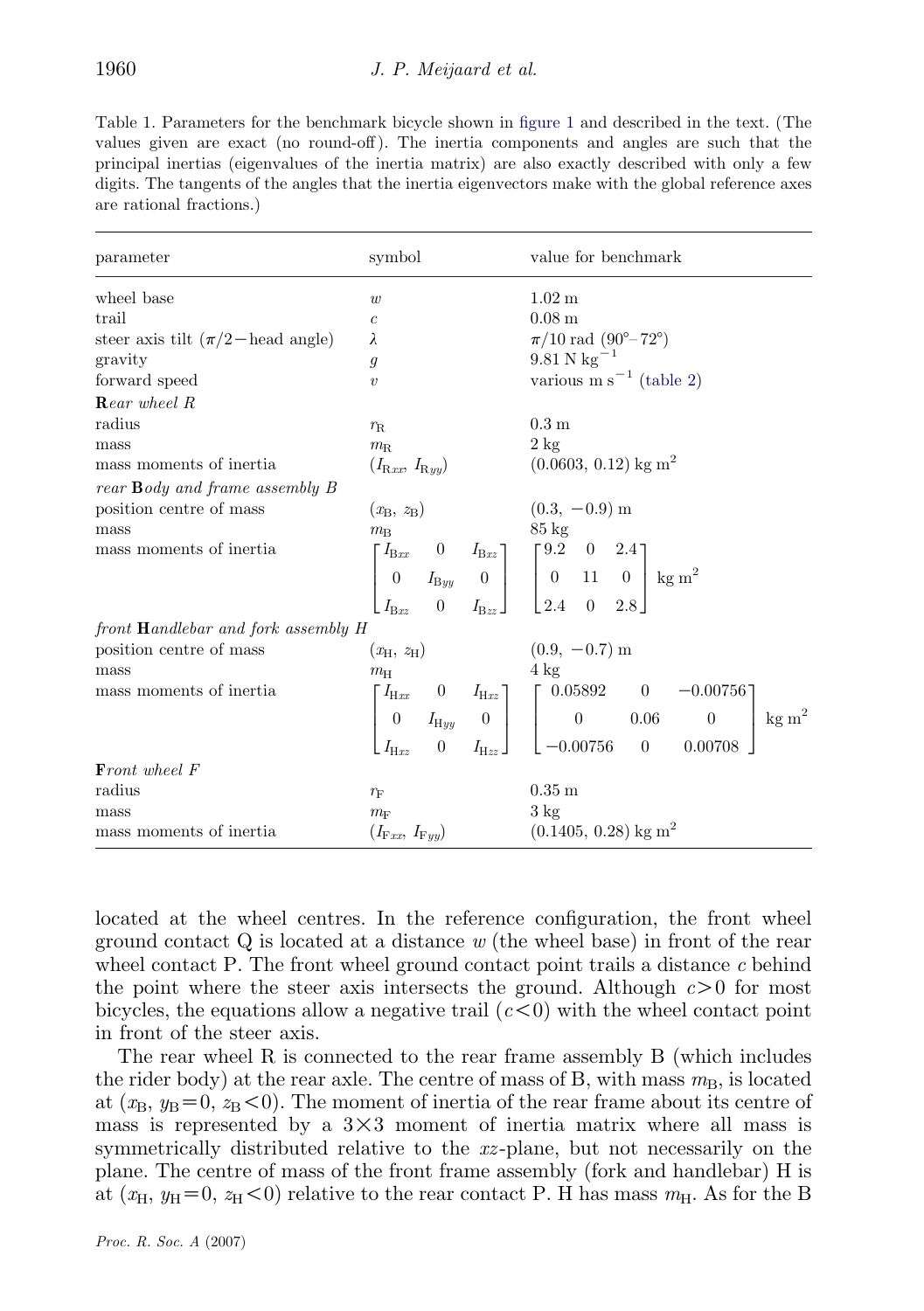frame,  $I_{\text{H}yy}$  can be less than  $I_{\text{H}xx} + I_{\text{H}zz}$ . The moment of inertia matrices of the rear and front assemblies are

$$
\boldsymbol{I}_{\rm B} = \begin{bmatrix} I_{\rm Bxx} & 0 & I_{\rm Bxz} \\ 0 & I_{\rm Byy} & 0 \\ I_{\rm Bzz} & 0 & I_{\rm Bzz} \end{bmatrix} \text{ and } \boldsymbol{I}_{\rm H} = \begin{bmatrix} I_{\rm Hxx} & 0 & I_{\rm Hxz} \\ 0 & I_{\rm Hyy} & 0 \\ I_{\rm Hxz} & 0 & I_{\rm Hzz} \end{bmatrix} . \tag{3.1}
$$

To be physical (i.e. no negative mass), the moment-of-inertia matrix must have all principal values positive and also satisfy the triangle inequalities that no one principal value is bigger than the sum of the other two. The steer axis tilt angle  $\lambda$ is measured from the upwards vertical, positive when tipped back as on a conventional bicycle with  $-\pi/2 < \lambda < \pi/2$  (all angles in radians). The steer tilt is  $\pi/2$  minus the conventional 'head angle'; a bicycle with head angle of 72<sup>°</sup> has  $\lambda$ =  $18^{\circ} = \pi/10$ . The steer axis location is implicitly defined by the wheel base w, trail c and steer axis tilt angle  $\lambda$ .

Two non-design parameters are the downward gravitational acceleration q and the nominal forward speed v. This model, or slight simplifications of it, is a common idealization of a bicycle (electronic supplementary material, appendix 1). Motorcycle modelling is often based on an extension of this model using toroidal wheels, tyre compliance, tyre slip and frame compliance. Theories of bicycle and motorcycle control are often based on simplifications of this model or, alternatively, on simple analogous systems that do not come from reductions of this model.

## (a ) How many parameters describe the bicycle model?

The bicycle model here is defined completely by the 25 design parameters above [\(table 1](#page-5-0)). This is not a minimal description for dynamic analysis, however. For example, the inertial properties of the rear wheel R, except for the polar moment of inertia (i.e.  $m_R$  and  $I_{Rxx}$  but not  $I_{Ryy}$ ), can be combined with the inertial properties of the rear frame B, reducing the number of parameters by 2. The same combination can be used for the front frame, reducing the number of parameters to  $25-2-2=21$ . The polar inertia of each wheel can be replaced with a gyrostat constant that gives its spin angular momentum in terms of forward velocity. This does not reduce the number of parameters in nonlinear modelling. But in linear modelling, the radius of the wheels is irrelevant for lean and steer geometry and their effect on angular momentum is embodied in the gyrostat constants. Eliminating wheel radii reduces the number of parameters by 2 to  $21-2=19$ . Finally, in the linearized equations of motion, the polar (yy components) of the moments of inertia of the two frames are irrelevant, reducing the necessary number of design parameters to  $19-2=17$ .

In their most reduced form, the linearized equations of motion (5.3) have 11 arbitrary independent matrix entries. Each entry is a complex combination of the 17 parameters just described. Still, further reduction can be obtained by inspection of the fourth-order characteristic equation (6.5). After scaling by the leading coefficient  $\det(\mathbf{M})$ , there remain four coefficients, each a polynomial in the forward speed. There are seven independent coefficients of these velocity polynomials. By reduction using suitable length and time-scales, two of these coefficients can be eliminated. Thus, the space of scaled root loci plots is only five-dimensional. For simpler comparisons, we use all 25 design parameters.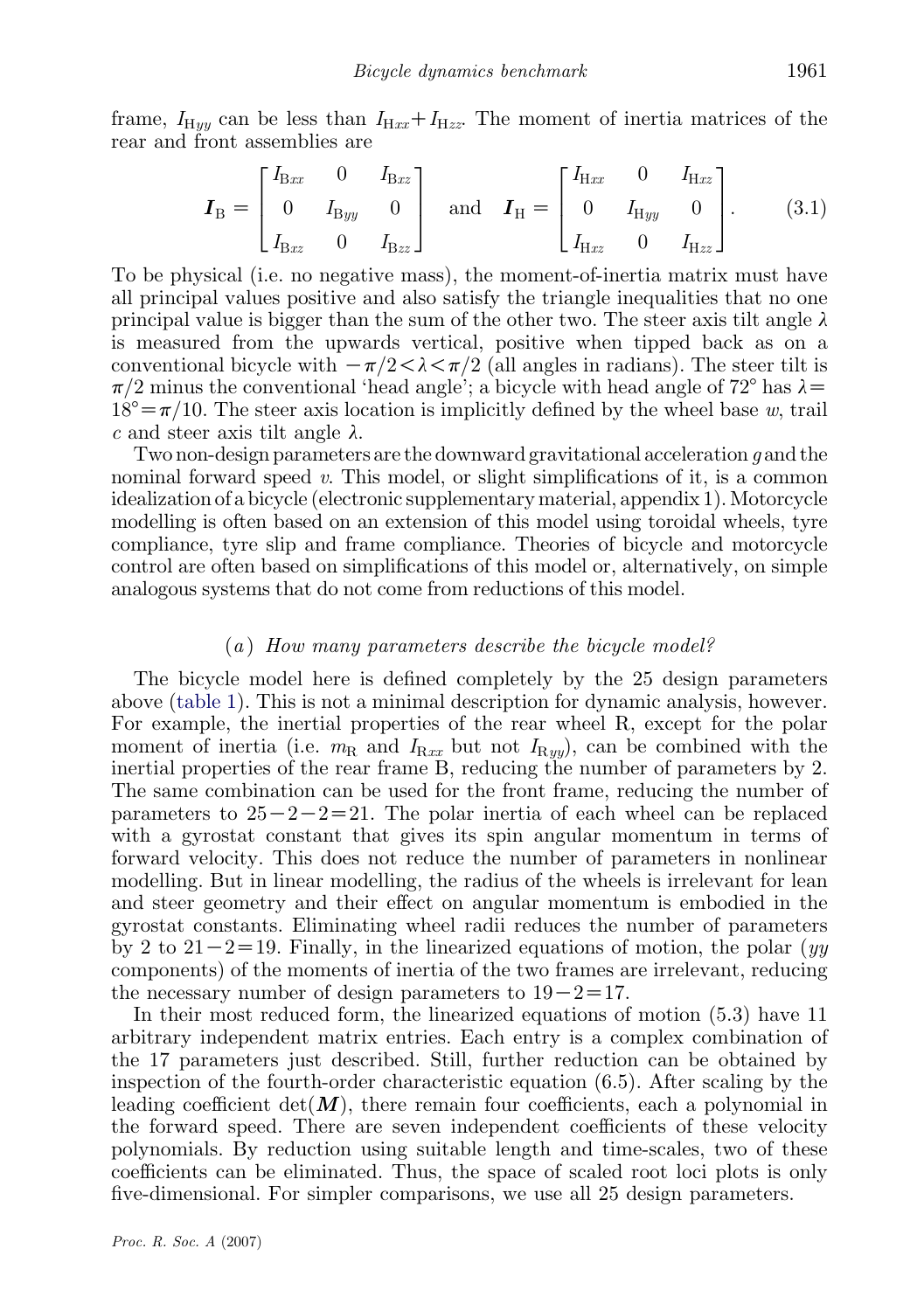#### $(b)$  How many degrees of freedom does the bicycle model have?

Since this system has non-holonomic kinematic constraints, the concept of 'degree of freedom' needs clarification. The holonomic (hinges and ground contacts) and non-holonomic (non-slip rolling) constraints restrict these four linked three-dimensional objects in space as follows. Start with the 24 degrees of freedom of the four rigid bodies, each with three translational and three rotational degrees of freedom in physical space  $(4 \times (3+3)=24)$ . Then, subtract five degrees of freedom for each of the three hinges and one more for each wheel touching the ground plane:  $24-3\times5-2=7$ . Thus, before we consider the non-slipping wheel contact constraints, the accessible configuration space is seven-dimensional. The four non-holonomic rolling constraints (two for each wheel-to-ground contact) do not further restrict this accessible configuration space: kinematically allowable rolling motions can translate and steer the bicycle on the plane in arbitrary ways and also can rotate the wheels relative to the frame with no net change of overall bicycle position or orientation. For example, even though side-slip is not allowed, a bicycle can move sideways by the same motions used to parallel-park a car. Thus, the accessible configuration space for this model is seven-dimensional.

## (i) Description of the seven-dimensional configuration space

This seven-dimensional configuration space can be parametrized as follows [\(figure 2](#page-8-0)). The location of the rear wheel contact with the ground is  $(x_P, y_P)$ ) relative to a global fixed coordinate system with origin O. The orientation of the rear frame with respect to the global reference frame  $0$ -xyz is given by a sequence of angular rotations (312 Euler angles). These rotations are shown in [figure 2](#page-8-0) with fictitious hinges, each represented as a can in the drawing, in series, mounted at the rear hub: a yaw rotation,  $\psi$ , about the z-axis, a lean rotation,  $\phi$ , about the rotated x-axis and a pitch rotation,  $\theta_B$ , about the rotated y-axis. Note that the pitch  $\theta_B$  is not one of the seven configuration variables because it is determined by a three-dimensional trigonometric relation that keeps the steered front wheel on the ground. The steering angle  $\delta$  is the rotation of the front handlebar frame with respect to the rear frame about the steering axis. A right turn of a forward-moving bicycle has  $\delta > 0$ . Finally, the rotation of the rear R and front F wheels with respect to their respective frames B and H are  $\theta_R$  and  $\theta_F$ . In summary, the configuration space is parametrized here with  $(x_P, y_P, \psi, \phi, \delta,$  $\theta_{\rm R}$ ,  $\theta_{\rm F}$ ). Quantities such as wheel centre coordinates and rear frame pitch are all determined by these.

## (ii) Velocity degrees of freedom

As explained previously, the accessible configuration space is sevendimensional. However, the four non-holonomic rolling constraints (one longitudinal and one lateral for each wheel-to-ground contact) reduce the seven-dimensional accessible configuration space to  $7-4=3$  velocity degrees of freedom. This three-dimensional, kinematically accessible, velocity space can conveniently be parametrized by the lean rate  $\phi$  of the rear frame, the steering rate  $\dot{\delta}$  and the rotation rate  $\dot{\theta}_R$  of the rear wheel R relative to the rear frame B.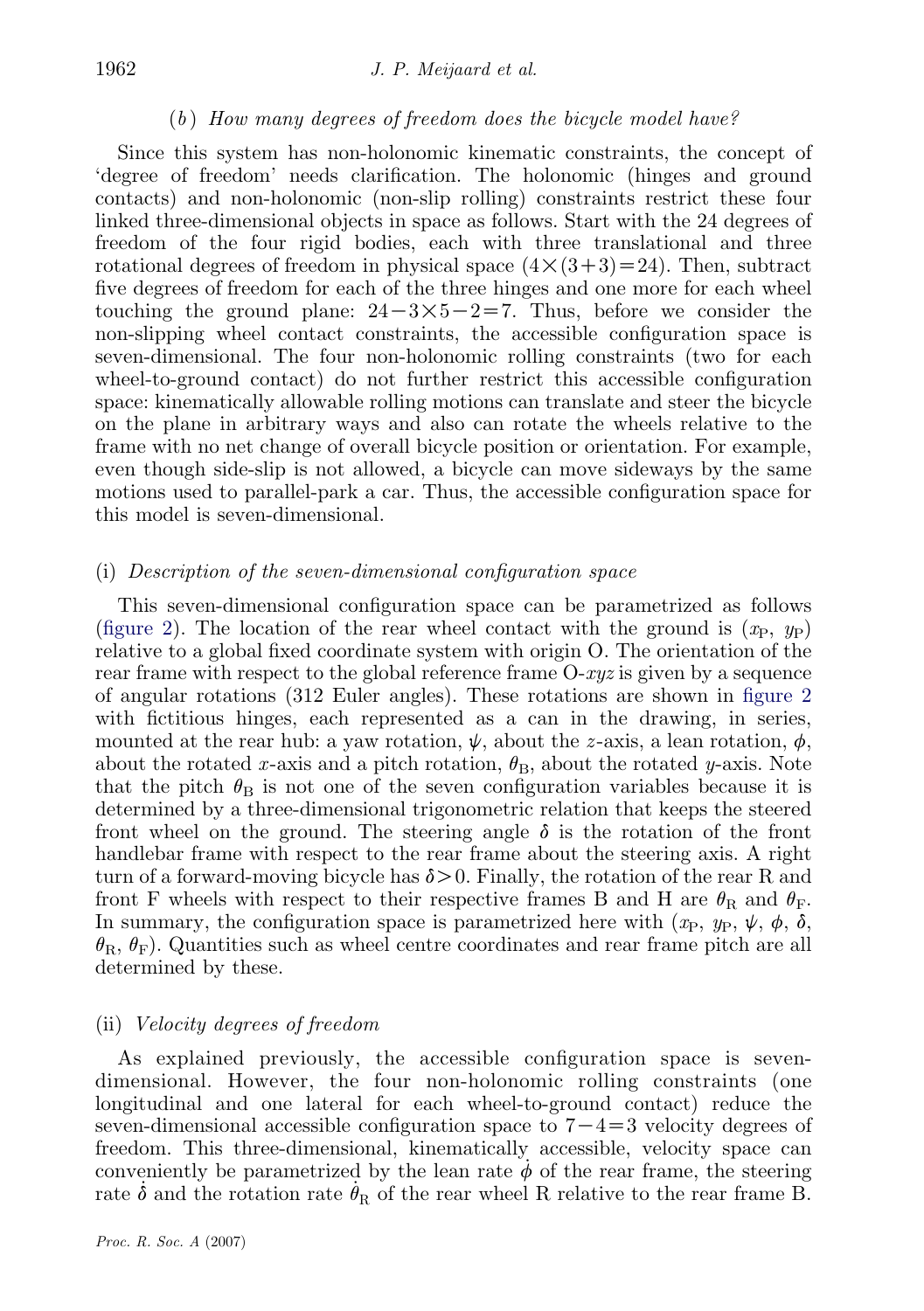<span id="page-8-0"></span>

Figure 2. Configuration and dynamic variables. The seven-dimensional accessible configuration space is parametrized here by the  $x$ - and  $y$ -coordinates of the rear contact P, measured relative to a global fixed coordinate system, and five angles represented by a sequence of hinges (gimbals). The hinges are drawn as a pair of cans which rotate with respect to each other. For a positive rotation, the can with the arrow rotates in the direction of the arrow relative to its mate as shown on the enlarged isolated can at the top right. The  $\psi$  can is grounded in orientation but not in location. For example, a clockwise (looking down) change of heading (yaw)  $\psi$  of the rear frame B, is positive. The lean ('roll' in aircraft terminology) to the right is  $\phi$ . The rear wheel rotates with  $\theta_R$  relative to the rear frame, with forward motion being negative. The steer angle is  $\delta$  with right steer positive. The front wheel rotates with  $\theta_F$  relative to the front frame. As pictured,  $\psi$ ,  $\phi$  and  $\delta$  are all positive. The velocity degrees of freedom are parametrized by  $\dot{\phi}$ ,  $\dot{\delta}$  and  $\dot{\theta}_R$ . The sign convention used is the engineering vehicle dynamics standard J670e ([SAE 2001\)](#page-27-0).

## 4. Basic features of the model, equations and solutions

## (a ) The system behaviour is unambiguous

The dynamics equations for this model follow from linear and angular momentum balance applied to each part, along with the assumption that the kinematic constraint forces follow the rules of action and reaction and do no net work. These equations may be assembled into a set of ordinary differential equations, or differential-algebraic equations by various methods. One can assemble governing differential equations using the Newton–Euler rigid body equations, Lagrange equations with Lagrange multipliers for the in-ground-plane rolling-contact forces, or methods based on the principle of virtual velocities (e.g. Kane's method), etc. But the subject of mechanics is sufficiently well defined that we know that all standard methods will yield equivalent sets of governing differential equations. Therefore, a given consistent-with-the-constraints initial state (positions and velocities of all points on the frames and wheels) will always yield the same subsequent motions of the bicycle parts. Thus, while the choice of variables and the recombination of governing equations may lead to quite different-looking governing equations, any difference between dynamics predictions can only be due to errors.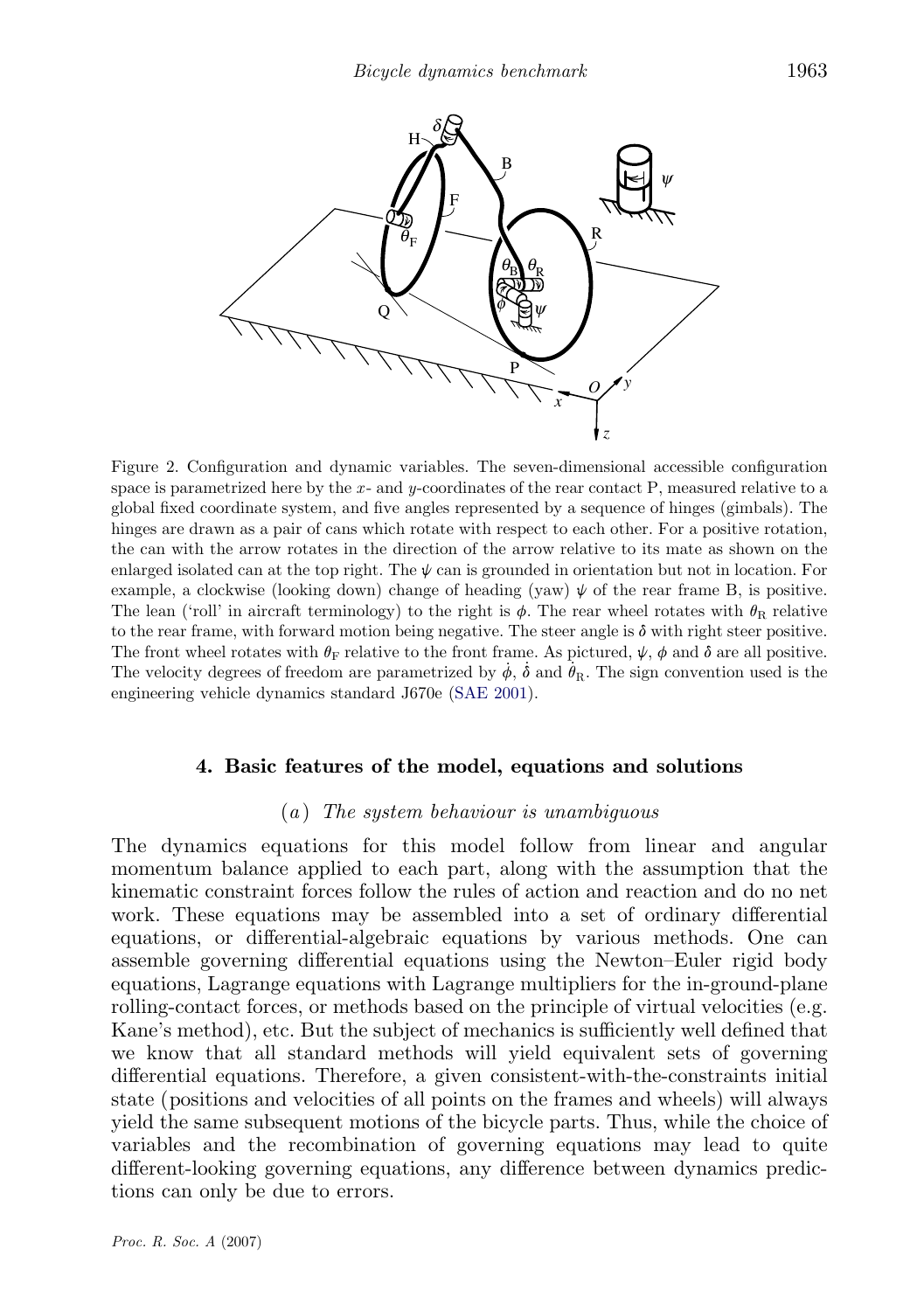#### 1964 J. P. Meijaard et al.

#### $(b)$  The system is conservative but not Hamiltonian

The only friction forces in this model are the lateral and longitudinal forces at the ground contact points. But, owing to the no-slip conditions (constraints) these friction forces are modelled by non-dissipative constraint forces. The hinges and ground contacts are all workless kinematic constraints. In uncontrolled bicycle motion, the only external applied forces are the conservative gravity forces on each part. That is, there are no dissipative forces and the system is energetically conservative; the sum of the gravitational and kinetic energies is a constant for any free motion. But the non-holonomic kinematic constraints preclude writing the governing equations in standard Hamiltonian form, so theorems of Hamiltonian mechanics do not apply. One result, surprising to some cultured in Hamiltonian systems, is that the non-dissipative bicycle equations can have asymptotic (exponential) stability ([figure 4\)](#page-19-0). This apparent contradiction of the stability theorems for Hamiltonian systems is because the bicycle, while conservative, is, by virtue of the non-holonomic wheel contacts, not Hamiltonian. A similar system that is conservative but has asymptotic stability is the uncontrolled skateboard ([Hubbard 1979\)](#page-25-0) and simpler still is the classical Chaplygin sleigh described in e.g. [Ruina \(1998\)](#page-27-0).

## $(c)$  Symmetries in the solutions

Without explicit use of the governing equations, some features of their solutions may be inferred by symmetry.

## (i) Ignorable coordinates

Some of the configuration variables do not appear in any expression for the forces, moments, potential energies or kinetic energies of any of the parts. These so-called cyclic or ignorable coordinates are: the location of the bicycle on the plane  $(x_P, y_P)$ , the heading of the bicycle  $\psi$  and the rotations  $(\theta_R, \theta_F)$  of the two wheels relative to their respective frames. Thus, one can write a reduced set of dynamics equations that do not include these ignorable coordinates. The full configuration as a function of time can be found afterwards by integration of the kinematic constraint equations, as discussed at the end of appendix B. These ignorable coordinates cannot have asymptotic stability; a small perturbation of, say, the heading  $\psi$  will lead to a different ultimate heading.

## (ii) Decoupling of lateral dynamics from speed dynamics

The lateral (left–right) symmetry of the bicycle design along with the lateral symmetry of the equations implies that the straight-ahead unsteered and untipped  $(\delta=0, \phi=0)$  rolling motions are necessarily solutions for any forward or backward speed v. Moreover, relative to these symmetric solutions, the longitudinal and the lateral motion must be decoupled from each other to first order (linearly decoupled) by the following argument. Owing to lateral symmetry, a perturbation to the right must cause the same change in speed as a perturbation to the left. But by linearity, the effects must be the negative of each other. Therefore, there can be no first-order change in speed due to lean. Similarly, speed change alone cannot cause lean. Thus, the linearized fore–aft equations of motion are entirely decoupled from the lateral equations of motion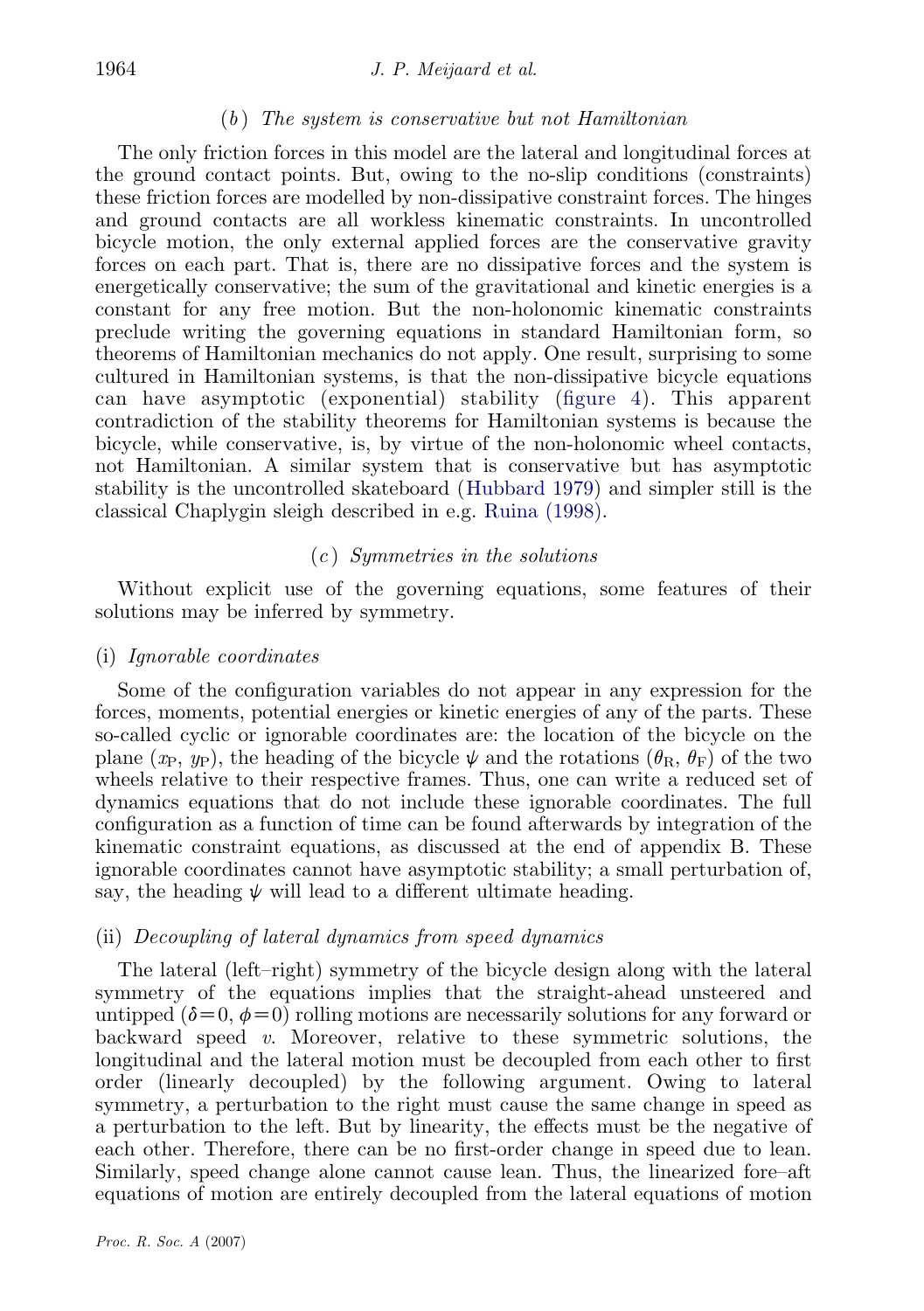and a constant speed bicycle has the same linearized equations of lateral motion as a constant energy bicycle. This argument is given in more detail in the electronic supplementary material, appendix 4.

# (iii) A fore–aft symmetric bicycle cannot be asymptotically self-stable

For any rigid body system with workless kinematic constraints and statedependent forces, any solution  $q(t)$  implies a solution  $q(-t)$ . Thus, any bicycle motion is also a solution of the equations when moving backwards, with all particle trajectories being traced at identical speeds in the reverse direction. Thus, a bicycle that is exponentially stable in balance when moving forwards at speed  $v>0$  must be exponentially unstable when moving at  $-v$  (backwards at the same speed). Consider a fore–aft symmetric bicycle. Such a bicycle has a vertical central steering axis (or a horizontal steering axis) and has a handlebar assembly, front mass distribution and front wheel that mirrors that of the rear assembly. If such a bicycle has exponentially decaying solutions in one direction, it must have exponentially growing solutions in the opposite direction owing to time reversal. By symmetry, it must therefore also have exponentially growing solutions in the (supposedly stable) original direction. Thus, such a bicycle cannot have exponentially decaying solutions in one direction without also having exponentially growing solutions in the same direction, and thus cannot be asymptotically self-stable. Such a symmetric bicycle might, however, have the oscillatory (neutral) stability of the type Hamiltonian systems can have.

## $(d)$  The nonlinear equations have no simple expression

In contrast with the linear equations we present below, there seems to be no reasonably compact expression of the full nonlinear equations of motion for this model. The kinematic loop, from rear wheel contact to front wheel contact, determines the rear frame pitch through a complicated equation ([Psiaki 1979\)](#page-26-0) which can be expressed as a quartic polynomial equation. Therefore, there is no simple expression for rear frame pitch for large lean and steer angles. Thus, the writing of nonlinear governing differential equations in a standard form that various researchers can check against alternative derivations is a challenge that is not addressed here, and might never be addressed. However, when viewed as a collection of equations, one for each part, and a collection of constraint equations, a large set of separately comprehensible equations may be assembled. An algorithmic derivation of nonlinear equations using such an assembly, suitable for numerical calculation and benchmark comparison, is presented in [Basu-Mandal](#page-24-0) et al. (2007) where a complete set of no-hands circular motions are also presented.

# 5. Linearized equations of motion

Here, we present a set of linearized differential equations for the bicycle model, slightly perturbed from upright straight-ahead motion, in a canonical form. To aid in organizing the equations, we include applied lean and steer torques which are later set to zero for study of uncontrolled motion.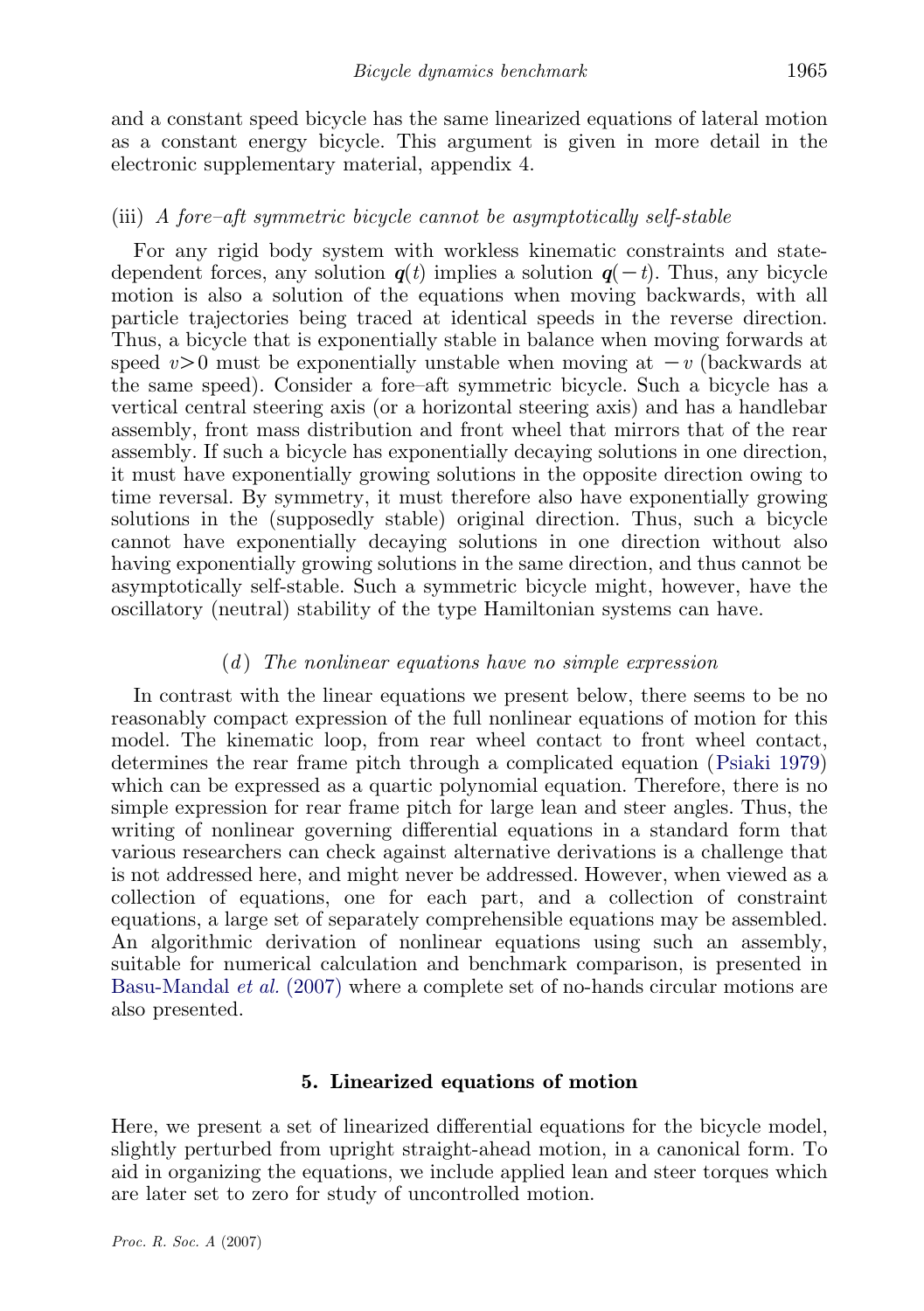#### 1966 J. P. Meijaard et al.

## (a ) Derivation of governing equations

Mostly correct derivations and presentations of the equations of motion for a relatively general bicycle model, although not necessarily expressed in the canonical form of equation (5.3), are found in [Carvallo \(1899\),](#page-25-0) [Whipple \(1899\)](#page-27-0), [Klein & Sommerfeld \(1910\)](#page-25-0), [Herfkens \(1949\)](#page-25-0), Döhring [\(1953](#page-25-0), [1955\)](#page-25-0), [Sharp \(1971\)](#page-27-0), [Weir \(1972\)](#page-27-0), [Eaton \(1973\)](#page-25-0) and [Van Zytveld \(1975\)](#page-27-0). [Dikarev](#page-25-0) et al. (1981) have a derivation of equations equivalent to equation (5.3), based on correcting the errors in Neimark  $&$  Fufaev (1972) as does [Hand \(1988\)](#page-25-0), which just predates [Mears \(1988\)](#page-26-0). [Papadopoulos \(1987\)](#page-26-0) and [Meijaard \(2004\)](#page-26-0) also have derivations that were generated in preparation for this paper.

The derivations above are generally long, leading to equations with layers of nested definitions. This is at least part of the reason for the lack of cross-checking in the literature. A minimal derivation of the equations using angular momentum balance about various axes, based on [Papadopoulos \(1987\),](#page-26-0) is given in appendix B. Note that this derivation, as well as all of the linearized equations from the literature, is not based on a systematic linearization of full nonlinear differential equations. Thus far, systematic linearizations have not achieved analytical expressions for the linearized equation coefficients in terms of the 25 bicycle parameters. However, part of the validation process described later includes numerical comparison with full nonlinear simulations, and also comparison with numerical values of the linearized equation coefficients as determined by these same nonlinear programs.

## $(b)$  Forcing terms

For numerical benchmark purposes, where eigenvalues are paramount, we neglect control forces or other forcing (except gravity, which is always included). However, the forcing terms help to organize the equations. Moreover, forcing terms are needed for study of disturbances and rider control.

In addition to the gravity forces, consider an arbitrary distribution of forces  $\mathbf{F}_i$ acting at various points on the bicycle. Their net effect is to contribute to the forces of constraint (the ground reaction forces, and the action–reaction pairs between the parts at the hinges) and to contribute to the accelerations  $(\ddot{\phi}, \ddot{\delta}, \ddot{\theta}_R)$ . Three generalized forces can be defined by writing the power of the applied forces, kept at their current values, associated with arbitrary perturbations of the velocities that are consistent with the hinge assembly and ground wheel contact constraints. This 'virtual' power necessarily factors into a sum of three terms

$$
P = \sum \boldsymbol{F}_i \cdot \Delta \boldsymbol{v}_i = T_{\phi} \Delta \dot{\phi} + T_{\delta} \Delta \dot{\delta} + T_{\theta_R} \Delta \dot{\theta}_R, \qquad (5.1)
$$

because the perturbations of the velocities  $\Delta v_i$  of all material points are necessarily linear combinations of the perturbations of the generalized velocities  $(\Delta\dot{\phi}, \Delta\dot{\delta}, \Delta\dot{\theta}_R)$ . The generalized forces  $(T_{\phi}, T_{\delta}, T_{\theta_R})$  are thus each linear combinations of the components of the various applied forces  $\mathbf{F}_i$ .

The generalized forces  $(T_{\phi}, T_{\delta}, T_{\theta_{\rm R}})$  are energetically conjugate to the generalized velocities. The generalized forces can be visualized by considering special loadings each of which contributes to only one generalized force when the bicycle is in the reference configuration. In this way of thinking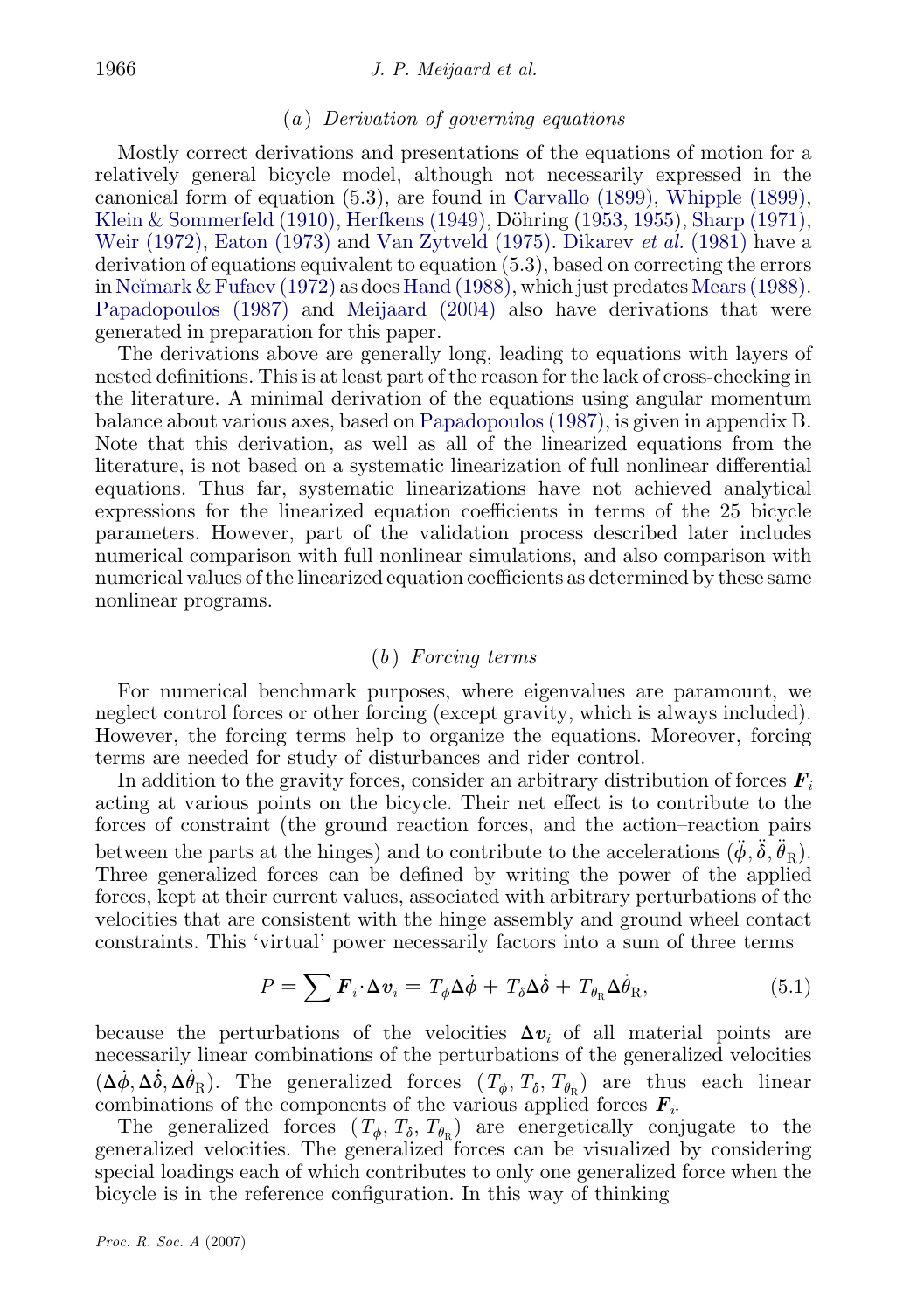- (i)  $T_{\theta_p}$  is the propulsive 'force', expressed as an equivalent moment on the rear wheel. In practice, pedal torques or a forward push on the bicycle contribute to  $T_{\theta_R}$  and not to  $T_{\phi}$  and  $T_{\delta}$ .
- (ii)  $T_{\phi}$  is the right lean torque, summed over all the forces on the bicycle, about the line between the wheel ground contacts. A force, perpendicular on the rear frame located directly above the rear contact point contributes only to  $T_{\phi}$ . A sideways wind gust, or a parent holding a beginning rider upright, contributes mainly to  $T_{\phi}$ .
- (iii)  $T_{\delta}$  is an action–reaction steering torque. A torque causing a clockwise (looking down) action to the handlebar assembly H along the steer axis and an equal and opposite reaction torque on the rear frame contributes only to  $T_{\delta}$ . In simple modelling,  $T_{\delta}$  would be the torque that a rider applies to the handlebars. Precise description of how general lateral forces contribute to  $T_{\delta}$  depends on the projection implicit in equation (5.1). Some lateral forces make no contribution to  $T_{\delta}$ , namely those acting at points on either frame which do not move when an at-rest bicycle is steered but not leaned. Lateral forces applied to the rear frame directly above the rear contact point make no contribution to  $T_{\delta}$ . Nor do forces applied to the front frame if applied on the line connecting the front contact point with the point where the steer axis intersects the vertical line through the rear contact point. Lateral forces at ground level, but off the two lines just described, contribute only to  $T_{\delta}$ . Lateral forces acting at the wheel contact points make no contribution to any of the generalized forces.

Just as for a pendulum, finite vertical forces (additional to gravity) change the coefficients in the linearized equations of motion but do not contribute to the forcing terms (e.g. a magnet under a pendulum changes the effective g in  $\ddot{\theta} + (g/\ell)\theta = 0$  but not the 0). Similarly, propulsive forces also change the coefficients but have no first-order effect on the lateral forcing. Thus, the equations presented here only apply for small  $(\ll \sum mg)$  propulsive and small additional vertical forces.

## $(c)$  The first linear equation: with no forcing, forward speed is constant

A solution of both the linearized and the full nonlinear equations is straightahead  $\delta=0$  upright  $\phi=0$  motion at any constant forward speed  $v=-\dot{\theta}_Rr_R$ . The governing equations here describe the evolution of small perturbations from this reference solution. As explained above and in more detail in the electronic supplementary material, appendix 4, lateral symmetry of the system, combined with the linearity in the equations, precludes any first-order coupling between the forward motion and the lean and steer. Therefore, the first linearized equation of motion is simply obtained from two-dimensional  $(xz$ -plane) mechanics as

$$
\left[r_{\rm R}^{2}m_{\rm T} + I_{\rm Ryy} + \left(\frac{r_{\rm R}}{r_{\rm F}}\right)^{2} I_{\rm Fyy}\right]\ddot{\theta}_{\rm R} = T_{\theta_{\rm R}},\tag{5.2}
$$

where  $m<sub>T</sub>$  is total bicycle mass (appendix A). In cases with no propulsive force, the nominal forward speed  $v = -r_R \dot{\theta}_R$  is therefore constant (to first order).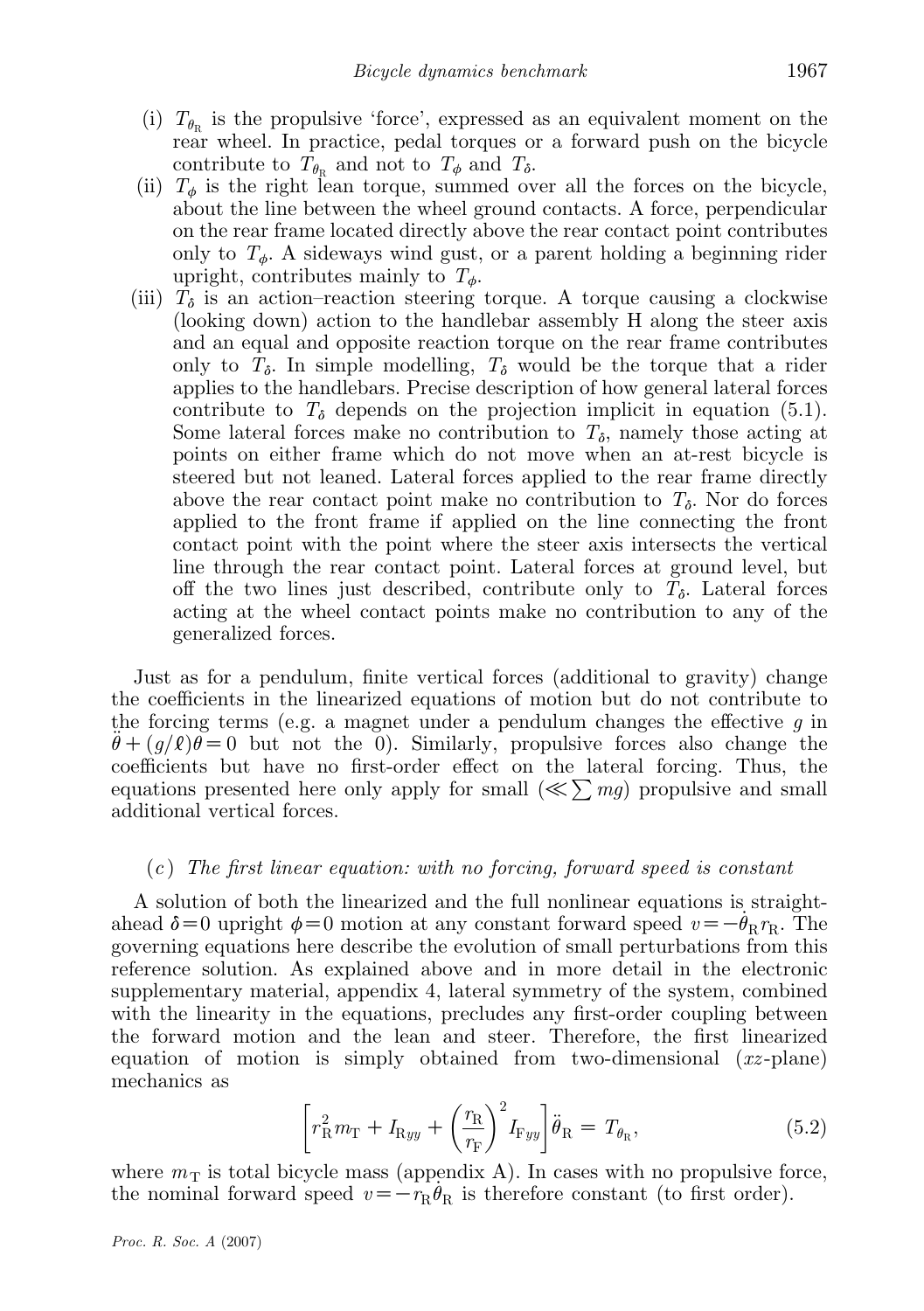#### 1968 J. P. Meijaard et al.

#### $(d)$  Lean and steer equations

The linearized equations of motion for the two remaining degrees of freedom, the lean angle  $\phi$  and the steer angle  $\delta$ , are two coupled second-order, constant coefficient, ordinary differential equations. Any such set of equations can be linearly combined to get an equivalent set. We define the canonical form below by insisting that the right-hand sides of the two equations consist only of  $T_{\phi}$  and  $T_{\delta}$ , respectively. The first of these two equations is the *lean equation* and the second is the *steer equation*. Mechanical systems have linearized equations of the form  $M\ddot{q} + C\dot{q} + Kq = f$ . For the bicycle model, these equations can be written, with velocity and gravity explicit, as ([Papadopoulos 1987](#page-26-0))

$$
\boldsymbol{M}\ddot{\boldsymbol{q}} + v\boldsymbol{C}_1\dot{\boldsymbol{q}} + [g\boldsymbol{K}_0 + v^2\boldsymbol{K}_2]\boldsymbol{q} = \boldsymbol{f},\tag{5.3}
$$

where the time-varying quantities are  $q=[\phi, \delta]^T$  and  $f=[T_\phi, T_\delta]^T$ . The constant entries in matrices  $\tilde{M}$ ,  $\tilde{C}_1$ ,  $K_0$  and  $K_2$  are defined in terms of the 25 design parameters in appendix A. Briefly,  $\vec{M}$  is a symmetric mass matrix which gives the kinetic energy of the bicycle system at zero forward speed as  $\dot{q}^{\mathrm{T}}M\dot{q}/2$ . The damping-like (there is no real damping) matrix  $C=vC_1$  is linear in the forward speed v and captures skewsymmetric gyroscopic torques due to steer and lean rates.  $C_1$  also captures inertial reactions due to steer rate: part from the lateral acceleration due to rear wheel yaw rate (path curvature) and part from system yaw acceleration. The stiffness matrix  $\boldsymbol{K}$ is the sum of two parts: a velocity-independent symmetric part  $gK_0$  proportional to the gravitational acceleration, which can be used to calculate changes in potential energy with  $\bm{q}^\text{T}[g\bm{K}_0]\bm{q}/2,$  and a part  $v^2\bm{K}_2$ , which is quadratic in the forward speed and is due to gyroscopic and centrifugal effects. The matrix subscripts match the exponents of the v multipliers.

Equation (5.3), with terms defined in appendix A, is the core of this paper.

## 6. Benchmark model and solutions

To facilitate comparisons with other formulations we have defined a benchmark bicycle with all parameter values given in [table 1](#page-5-0). The parameter values were chosen to minimize the possibility of fortuitous cancellation that could occur if used in an incorrect model. We also wanted numbers that could easily be described precisely. In the benchmark bicycle, the two wheels are different in all properties and no two angles, masses or distances match. A second simpler benchmark is in the electronic supplementary material, appendix 5.

## $(a)$  Coefficients of the linearized equations of motion

Substitution of the values of the design parameters for the benchmark bicycle from [table 1](#page-5-0) in the expressions from appendix A results in the following values for the entries in the matrices in the equations of motion (5.3):

$$
\boldsymbol{M} = \begin{bmatrix} 80.817 \ 22 & 2.319 \ 413 \ 322 \ 087 \ 09 & 0.297 \ 841 \ 881 \ 996 \ 86 \end{bmatrix}, \qquad (6.1)
$$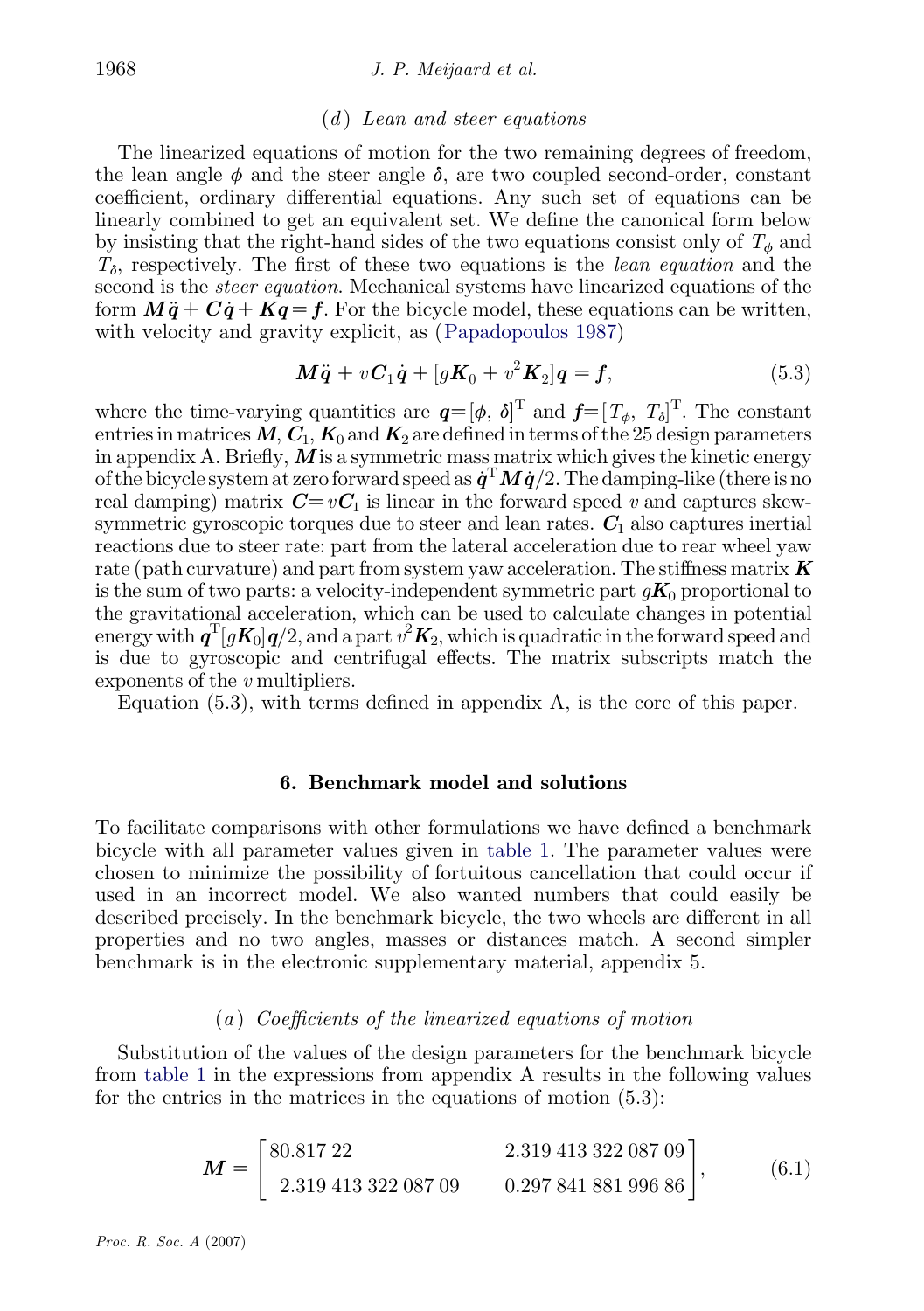$$
\boldsymbol{K}_0 = \begin{bmatrix} -80.95 & -2.599\ 516\ 852\ 498\ 72 & -0.803\ 294\ 884\ 586\ 18 \end{bmatrix}, \quad (6.2)
$$
\n
$$
\boldsymbol{K}_2 = \begin{bmatrix} 0 & 76.597\ 345\ 895\ 732\ 22 \\ 0 & 2.654\ 315\ 237\ 946\ 04 \end{bmatrix} \quad \text{and} \quad (6.3)
$$

$$
\boldsymbol{C}_{1} = \begin{bmatrix} 0 & 33.866\ 413\ 914\ 924\ 94 \\ -0.850\ 356\ 414\ 569\ 78 & 1.685\ 403\ 973\ 975\ 60 \end{bmatrix}.
$$
 (6.4)

To serve as a precise benchmark, the coefficients are given with 14 decimal places (trailing zeros suppressed) above and elsewhere. Many-digit agreement with results obtained by other means provides near certainty that there is also an underlying mathematical agreement, even if that agreement is not apparent analytically.

## $(b)$  Linearized stability, eigenvalues for comparison

The characteristic equation eigenvalues are independent of coordinate choice and equation form; any non-singular change of variables yields equations with the same eigenvalues. Thus, eigenvalues serve as convenient benchmark results, permitting comparison between different analyses. The eigenvalues are calculated by assuming an exponential solution of the form  $q=q_0 \exp(\lambda t)$  for the homogeneous equations  $(f=0$  in equation (5.3)). This leads to the characteristic polynomial equation,

$$
\det(\boldsymbol{M}\lambda^2 + v\boldsymbol{C}_1\lambda + g\boldsymbol{K}_0 + v^2\boldsymbol{K}_2) = 0, \qquad (6.5)
$$

which is quartic in  $\lambda$ . After substitution of the expressions from appendix A, the coefficients in this quartic polynomial become complicated expressions of the 25 design parameters, gravity and speed v. The zeros  $\lambda$  of the characteristic polynomial for a range of forward speeds are shown in [figure 3](#page-15-0). Eigenvalues with a positive real part correspond to unstable motions, whereas eigenvalues with a negative real part correspond to asymptotically stable motions for the corresponding mode. Imaginary eigenvalues correspond to oscillatory motions. As mentioned in  $\S4c$ , the time reversability of this system leads to a symmetry evident in the characteristic equation (6.5): if  $(v, \lambda)$  is a solution then  $(-v, -\lambda)$  is also a solution. This means that [figure 3](#page-15-0) is point symmetric about the origin as revealed in fig. 9 of Aström *et al.*  $(2005)$ .

This fourth-order system has four distinct eigenmodes except at special parameter values associated with multiple roots. A complex (oscillatory) eigenvalue pair is associated with a pair of complex eigenmodes. At high enough speeds, the two modes most significant for stability are traditionally called the capsize mode and weave mode. The capsize mode corresponds to a real eigenvalue with eigenvector dominated by lean: when unstable, a capsizing bicycle leans progressively into a tightening spiral with steer and lean both increasing proportionally as it falls over. The weave mode is an oscillatory motion in which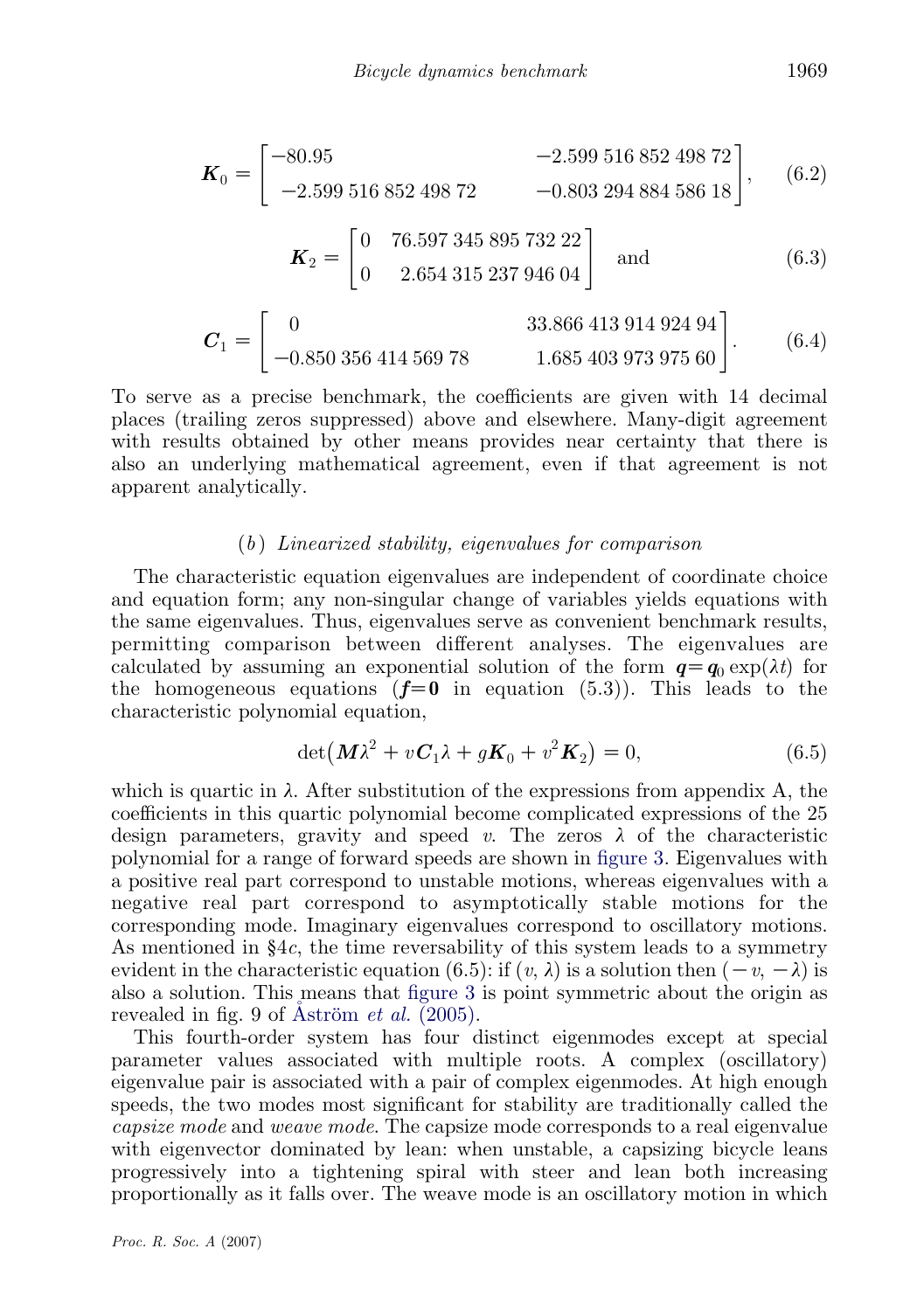<span id="page-15-0"></span>

Figure 3. Eigenvalues  $\lambda$  from the linearized stability analysis for the benchmark bicycle from [figure 1](#page-4-0) and [table 1](#page-5-0) where the solid lines correspond to the real part of the eigenvalues and the dashed line corresponds to the imaginary part of the eigenvalues, in the forward speed range of  $0 \le v \le 10$  m s<sup>-1</sup>. The speed range for the asymptotic stability of the benchmark bicycle is  $v_w < v < v_c$ . The zero crossings of the real part of the eigenvalues are for the weave motion at the weave speed  $v_w \approx 4.3 \text{ m s}^{-1}$  and for the capsize motion at capsize speed  $v_c \approx 6.0 \text{ m s}^{-1}$ , and oscillations emerge at the real double root at  $v<sub>d</sub> \approx 0.7$  m s<sup>-1</sup>. For accurate eigenvalues and transition speeds, see [table 2](#page-16-0).

the bicycle steers sinuously about the headed direction with a slight phase lag relative to leaning. The third eigenvalue is large, real and negative. It corresponds to the castering mode, which is dominated by steer in which the front ground contact follows a tractrix-like pursuit trajectory, like the straightening of a swivel wheel under the front of a grocery cart.

At near-zero speeds, typically  $0 < v < 0.5$  m s<sup>-1</sup>, there are two pairs of real eigenvalues. Each pair consists of a positive and a negative eigenvalue and corresponds to an inverted pendulum-like falling of the bicycle. The positive root in each pair corresponds to falling, whereas the negative root corresponds to the time reversal of this falling (i.e. rising). For the benchmark bicycle here, when speed is increased to  $v_d \approx 0.7 \text{ m s}^{-1}$ , two real eigenvalues coalesce and then split to form a complex conjugate pair; this is where the oscillatory weave motion emerges. At first, this motion is unstable but at  $v_w \approx 4.3 \text{ m s}^{-1}$ , the *weave speed*, these eigenvalues cross the imaginary axis in a Hopf bifurcation [\(Strogatz 1994\)](#page-27-0) and this mode becomes stable. At a higher speed, the capsize eigenvalue crosses the origin in a pitchfork bifurcation at  $v_c \approx 6.0 \text{ m s}^{-1}$ , the *capsize speed*, and the bicycle becomes mildly unstable [\(Basu-Mandal](#page-24-0) *et al.* 2007). The speed range for which the uncontrolled bicycle shows asymptotically stable behaviour, with all eigenvalues having negative real parts, is  $v_{w} \lt v \lt v_{c}$ . For comparison by future researchers, benchmark eigenvalues are presented at various forward speeds in [table 2](#page-16-0).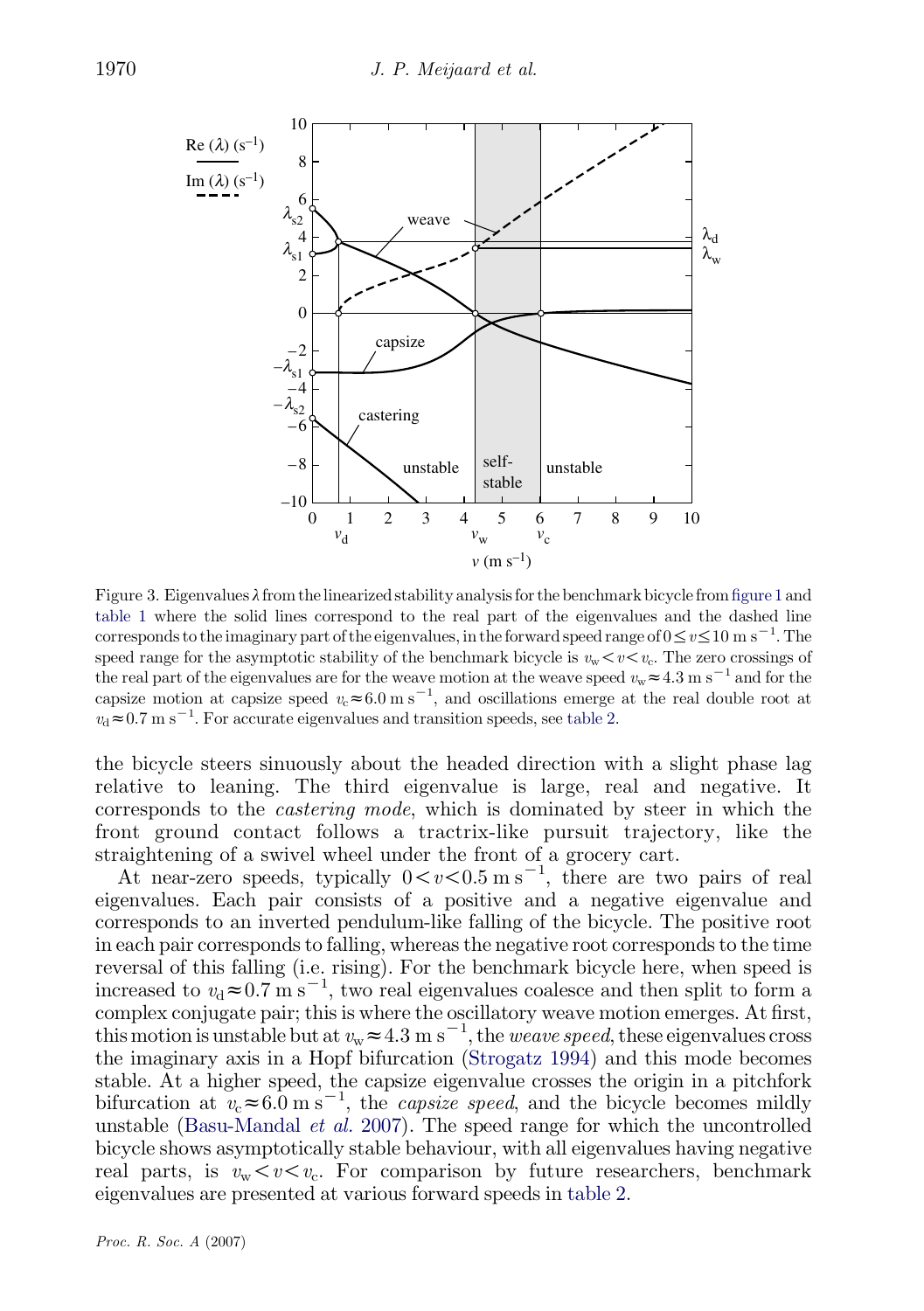<span id="page-16-0"></span>Table 2. Some characteristic values for the forward speed v and the eigenvalues  $\lambda$  from the linearized stability analysis for the benchmark bicycle from [figure 1](#page-4-0) and [table 1](#page-5-0). (Fourteen-digit results are presented for benchmark comparisons. (a)  $v=0$ , weave speed  $v_w$ , capsize speed  $v_c$  and the speed with a double root  $v_d$ . In the forward speed range of  $0 \le v \le 10$  m s<sup>-1</sup>, (b) complex (weave motion) eigenvalues  $\lambda_{\text{weave}}$  and (c) real eigenvalues  $\lambda$ .)

| $\left( a\right)$                  |                                                                                              |                                                                                                                                                                                |
|------------------------------------|----------------------------------------------------------------------------------------------|--------------------------------------------------------------------------------------------------------------------------------------------------------------------------------|
|                                    | $v (m s^{-1})$                                                                               | $\lambda$ (s <sup>-1</sup> )                                                                                                                                                   |
|                                    | $v=0$<br>$v=0$<br>$v_{\rm d} = 0.684\,283\,078\,892\,46$<br>$v_w = 4.292\,382\,536\,341\,11$ | $\lambda_{s1} = \pm 3.131\ 643\ 247\ 906\ 56$<br>$\lambda_{s2} = \pm 5.53094371765393$<br>$\lambda_d = 3.782\ 904\ 051\ 293\ 20$<br>$\lambda_w = 0 \pm 3.435$ 033 848 661 44 i |
|                                    | $v_c = 6.02426201538837$                                                                     | 0                                                                                                                                                                              |
| (b)                                |                                                                                              |                                                                                                                                                                                |
| $v (m s^{-1})$<br>$\boldsymbol{0}$ | $\text{Re}(\lambda_{\text{weave}})$ (s <sup>-1</sup> )                                       | $\text{Im}(\lambda_{\text{weave}})$ (s <sup>-1</sup> )                                                                                                                         |
| 1                                  | 3.526 961 709 900 70                                                                         | 0.807 740 275 199 30                                                                                                                                                           |
| $\sqrt{2}$                         | 2.682 345 175 127 45                                                                         | 1.680 662 965 906 75                                                                                                                                                           |
| $\sqrt{3}$                         | 1.706 756 056 639 75                                                                         | 2.315 824 473 843 25                                                                                                                                                           |
| 4                                  | 0.413 253 315 211 25                                                                         | 3.079 108 186 032 06                                                                                                                                                           |
| 5                                  | $-0.775$ 341 882 195 85                                                                      | 4.464 867 713 788 23                                                                                                                                                           |
| 6                                  | $-1.526$ 444 865 841 42                                                                      | 5.876 730 605 987 09                                                                                                                                                           |
| 7                                  | $-2.138$ 756 442 583 62                                                                      | 7.195 259 133 298 05                                                                                                                                                           |
| 8                                  | $-2.693$ 486 835 810 97                                                                      | 8.460 379 713 969 31                                                                                                                                                           |
| 9                                  | $-3.216$ 754 022 524 85                                                                      | 9.693 773 515 317 91                                                                                                                                                           |
| 10                                 | $-3.720$ 168 404 372 87                                                                      | 10.906 811 394 762 87                                                                                                                                                          |
| (c)                                |                                                                                              |                                                                                                                                                                                |
| $v \, (\text{m s}^{-1})$           | $\lambda_{\text{capsize}}\ (\text{s}^{-1})$                                                  | $\lambda_{\text{castering}}\ (\text{s}^{-1})$                                                                                                                                  |
| $\overline{0}$                     | $-3.131$ 643 247 906 56                                                                      | $-5.530\;943\;717\;653\;93$                                                                                                                                                    |
| 1                                  | $-3.134$ 231 250 665 78                                                                      | $-7.110\ 080\ 146\ 374\ 42$                                                                                                                                                    |
| $\boldsymbol{2}$                   | $-3.071$ 586 456 415 14                                                                      | $-8.67387984831735$                                                                                                                                                            |
| 3                                  | $-2.63366137253667$                                                                          | $-10.351$ 014 672 459 20                                                                                                                                                       |
| 4                                  | $-1.429$ 444 273 613 26                                                                      | $-12.15861426576447$                                                                                                                                                           |
| 5                                  | $-0.322$ 866 429 004 09                                                                      | $-14.07838969279822$                                                                                                                                                           |
| 6                                  | $-0.004$ 066 900 769 70                                                                      | $-16.08537123098026$                                                                                                                                                           |
| 7                                  | 0.102 681 705 747 66                                                                         | $-18.15788466125262$                                                                                                                                                           |
| 8                                  | 0.143 278 797 657 13                                                                         | $-20.279$ 408 943 945 69                                                                                                                                                       |
| 9                                  | 0.157 901 840 309 17                                                                         | $-22.43788559040858$                                                                                                                                                           |
| 10                                 | 0.161 053 386 531 72                                                                         | $-24.624$ 596 350 174 04                                                                                                                                                       |

## 7. Validation of the linearized equations of motion

The linearized equations of motion here, equation (5.3) with the coefficients as presented in appendix A, have been derived by pencil and paper in two ways ([Papadopoulos 1987;](#page-26-0) [Meijaard 2004\)](#page-26-0), and agree exactly with some of the past literature (§2). We have also checked equation coefficients via the linearization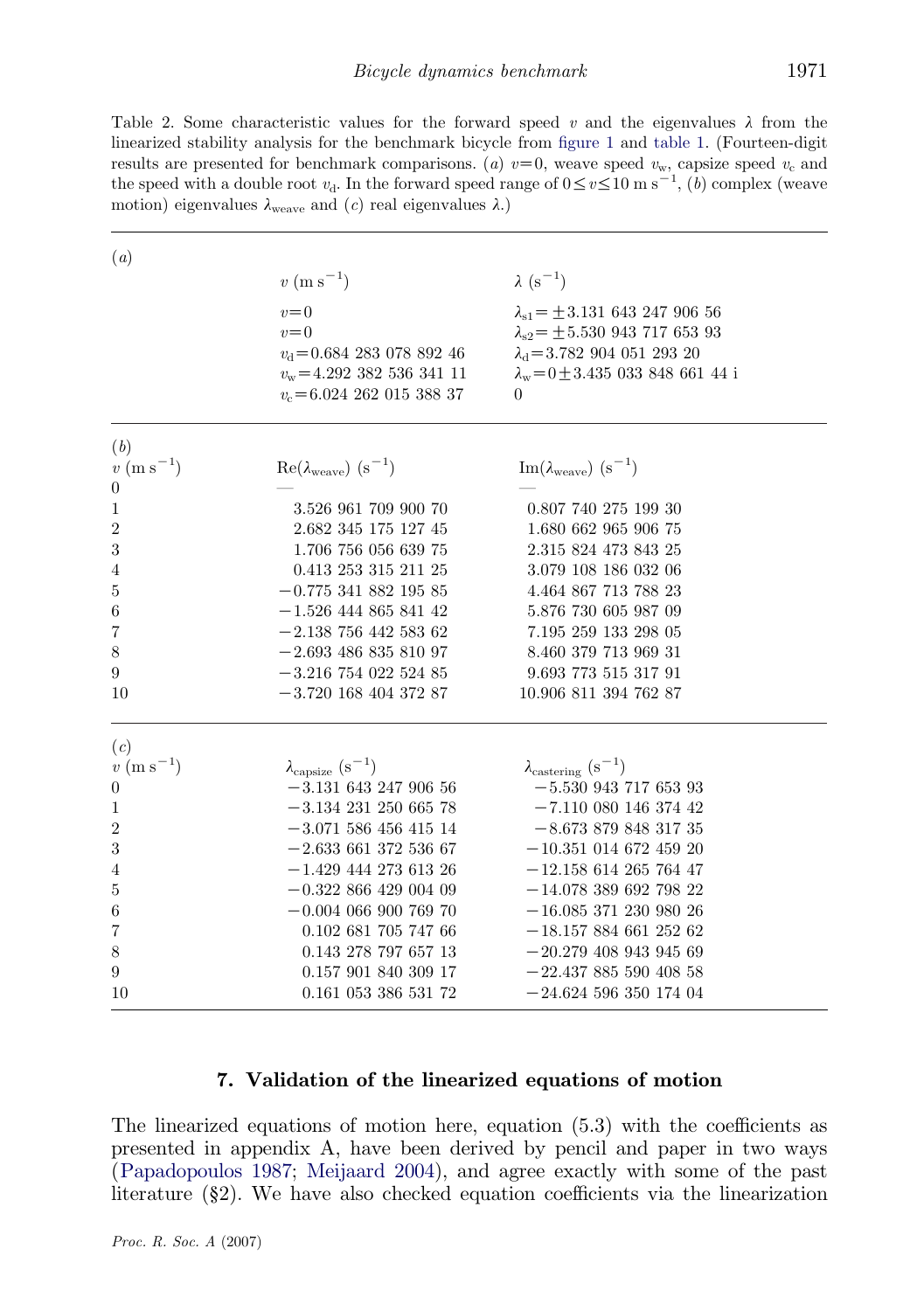capability of two general nonlinear dynamics simulation programs described below. Comparisons with the work here using nonlinear simulations have also been performed by A. Lennartsson (2006, personal communication, based on [Lennartsson](#page-26-0) [1999](#page-26-0)) and [Basu-Mandal](#page-24-0) *et al.* (2007). Finally, in the self-stable speed range, steering and lean transients can be measured on a physical bicycle with narrow high-pressure tyres. [Kooijman](#page-26-0) et al. (2007) measured the mass and geometry parameters on a riderless bicycle and found good comparison between the experimentally measured eigenvalues and the eigenvalues predicted by the formulae here.

## $(a)$  Equations of motion derived with the numeric program SPACAR

SPACAR is a program system for dynamic simulation of multibody systems developed by [Van der Werff \(1977\),](#page-27-0) Jonker ([1988\)](#page-25-0), [Jonker & Meijaard \(1990\)](#page-25-0), [Meijaard \(1991\),](#page-26-0) [Schwab \(2002\)](#page-27-0) and [Schwab & Meijaard \(2003\)](#page-27-0). SPACAR is based on finite element principles laid out by [Besseling \(1964\)](#page-24-0). SPACAR handles systems of rigid and flexible bodies connected by various joints in both open and closed kinematic loops, and where parts may have rolling contact. SPACAR generates numerically, and solves, full nonlinear dynamics equations using minimal coordinates (constraints are eliminated). The SPACAR model used in this paper uses the rigid body, point mass, hinge and rolling wheel contact features of the program [\(Schwab & Meijaard 1999](#page-27-0), [2003](#page-27-0)). SPACAR can also find the numeric coefficients for the linearized equations of motion based on a semi-analytic linearization of the nonlinear equations. As determined by SPACAR, the entries in the matrices of the linearized equations of motion (5.3) agree to 14 digits with the values presented in §6a (see electronic supplementary material, appendix 2 for more about the SPACAR model).

## $(b)$  Equations of motion derived with the symbolic program  $A$ UTOSIM

We also derived the nonlinear governing equations using the multibody dynamics program AUTOSIM, v. 2.80 (Sayers  $1991a, b$  $1991a, b$ ). AUTOSIM is a LISP [\(Steele](#page-27-0) [1990\)](#page-27-0) program mostly based on [Kane's \(1968\)](#page-25-0) approach. It consists of function definitions and data structures allowing the generation of symbolic equations of motion of rigid body systems. AUTOSIM works best for systems of objects connected with prismatic and revolute joints arranged with the topology of a tree (no loops). AUTOSIM generates equations in the form

$$
\dot{q} = S(q, t)u, \qquad \dot{u} = [M(q, t)]^{-1} Q(q, u, t). \tag{7.1}
$$

Here, q are the generalized coordinates;  $u$  are the generalized velocities;  $S$  is the kinematic matrix that relates the rates of the generalized coordinates to the generalized speeds;  $\vec{M}$  is the system mass matrix; and  $\vec{Q}$  contains all force terms and velocity-dependent inertia terms. Additional constraints are added for closed kinematic loops, special joints and non-holonomic constraints. For example, the closed loop holonomic constraint for both bicycle wheels touching the ground cannot be solved simply in symbolic form for the dependent coordinates, requiring the solution of a quartic polynomial equation. An iterative numerical solution for this constraint was used, destroying the purely symbolic nature of the equations.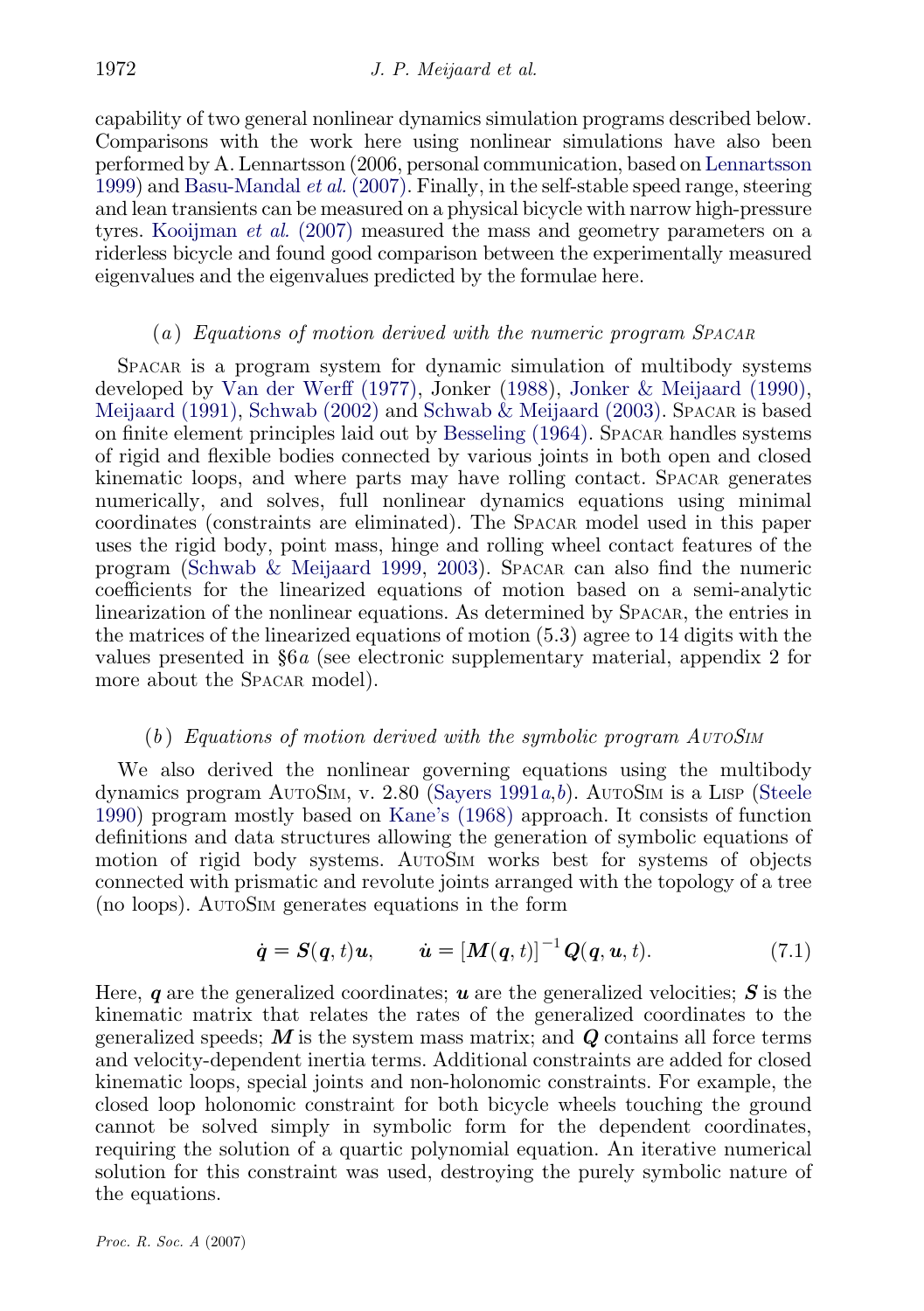In general, the standard linearization procedure of AUTOSIM is not applicable for systems with closed loops. However, in the present case, the dependent pitch angle is zero to first order and no difficulties arise. The final AUTOSIM-based linearization output consists of a MATLAB script file that numerically calculates the matrices of the linearized equations. The entries in the matrices of the linearized equations of motion (5.3) as determined by the program AUTOSIM agree to 14 digits with the values presented in §6a. More details about the AUTOSIM verification are given in the electronic supplementary material, appendix 3.

## 8. Energy conservation and asymptotic stability

When an uncontrolled bicycle is within its stable speed range, lean and steer perturbations die away in a seemingly damped fashion. However, the system has no true damping and conserves energy. The energy in the lean and steer oscillations is transferred to the forward speed rather than being dissipated. As the forward speed is affected only to second order, linearized equations do not capture this energy conservation. Therefore, a nonlinear dynamic analysis with SPACAR was performed on the benchmark bicycle model to demonstrate the flow of energy from lateral perturbations into forward speed. The initial conditions at  $t=0$  are the upright reference position  $(\phi, \delta, \theta_R) = (0, 0, 0)$  at a forward speed of  $v=4.6 \text{ m s}^{-1}$ , which is within the stable speed range of the linearized analysis, and a lean rate of  $\dot{\phi} = 0.5$  rad s<sup>-1</sup>. In the full nonlinear equations, the final upright forward speed is augmented from the initial speed by an amount determined by the energy in the lateral perturbation. In this case, the speed-up was approximately  $0.022 \text{ m s}^{-1}$ . [Figure 4](#page-19-0) shows this small increase in the forward speed  $v$ , while the lateral motions die out, as expected. [Figure 4](#page-19-0) also shows that the period for the lean and steer oscillations is approximately  $T_0=1.60$  s, which compares well with the 1.622 s from the linearized stability analysis. The lack of agreement in the second decimal place is from finite amplitude effects, not numerical accuracy issues. When the initial lateral velocity is decreased by a factor of 10, the period of motion matches the linear prediction to four digits. The steering motion  $\dot{\delta}$  has a small phase lag relative to the lean motion  $\phi$ , visible in the solution in [figure 4.](#page-19-0)

## 9. Conclusions, discussion and future work

We have presented reliable equations for a well-delineated model for more deeply studying controlled and uncontrolled stability of a bicycle. The equations of motion, equation (5.3) with appendix A, are buttressed by a variety of historical and modern simulation comparisons and, we feel, can be used with confidence. They can also be used as a check for those who derive their own equations by comparison to

- (i) the analytic form of the coefficients in equation (5.3) with terms defined in appendix A, or
- (ii) the numerical value of the coefficients in equation (5.3) using either the general benchmark bicycle parameters of [table 1,](#page-5-0) or the simpler set in the electronic supplementary material, appendix 5, or
- (iii) the tabulated eigenvalues, or
- (iv) the speed range of self-stability for the benchmark parameters.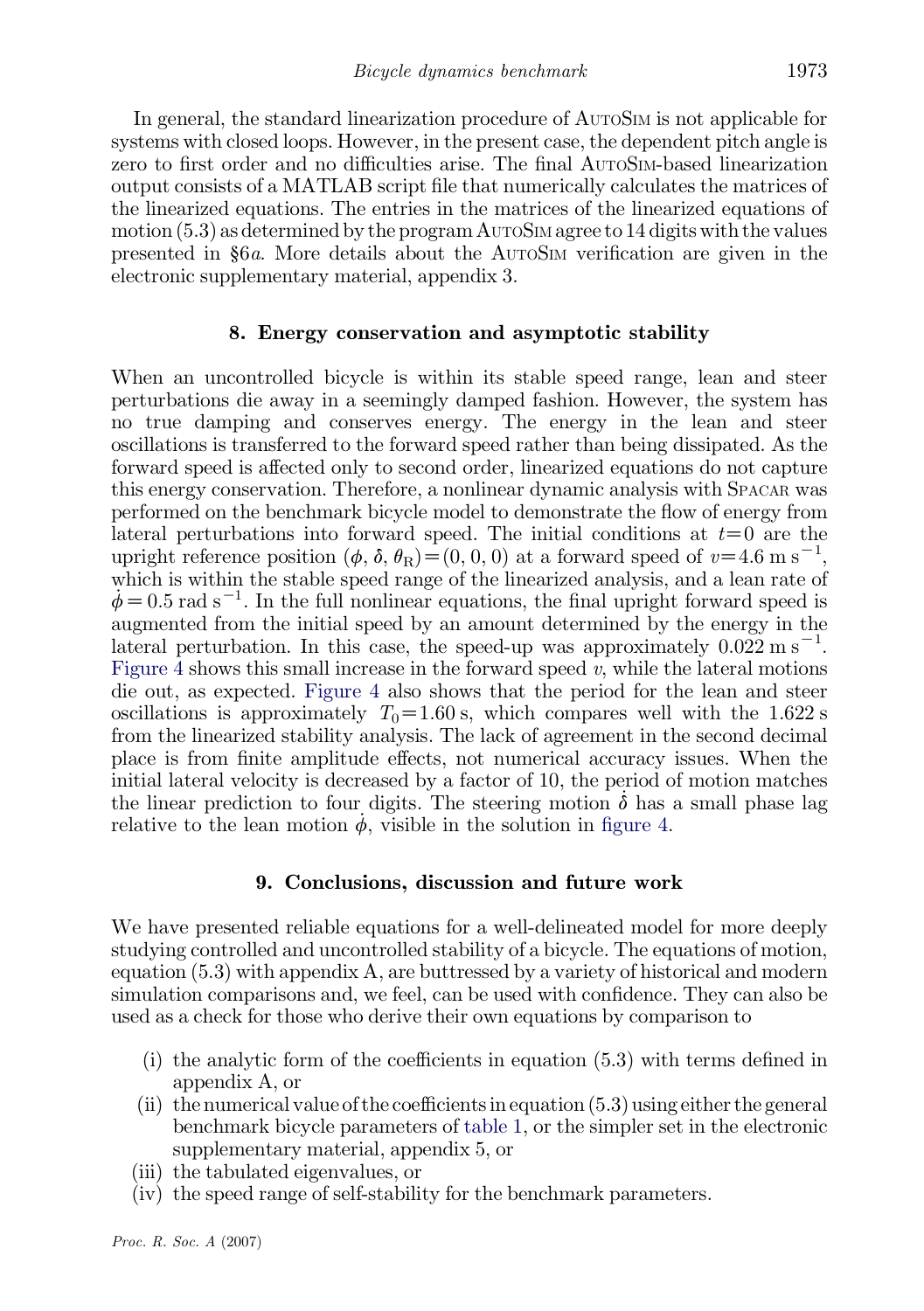<span id="page-19-0"></span>

Figure 4. Nonlinear dynamic response of the benchmark bicycle from [figure 1](#page-4-0) and [table 1](#page-5-0), with the angular lean velocity  $\dot{\phi}$ , the angular steering velocity  $\dot{\delta}$ , and the forward speed  $v = -\dot{\theta}_R r_R$  for the initial conditions:  $(\phi, \delta, \theta_R) = (0, 0, 0)$  and  $(\dot{\phi}, \dot{\delta}, v) = (0.5 \text{ rad s}^{-1}, 0, 4.6 \text{ m s}^{-1})$  for a time period of 5 s.

This paper firms up Carvallo's discovery in 1897 that asymptotic self-stability of an uncontrolled bicycle is explicable with a sufficiently complex conservative rigid body dynamics model. It only narrowly answers the question 'how does an uncontrolled bicycle stay up?' by showing that it follows from the equations. A simple explanation does not seem possible because the lean and steer are coupled by a combination of several effects including gyroscopic precession, lateral ground reaction forces at the front wheel ground contact point trailing behind the steering axis, gravity and inertial reactions from the front assembly having centre-of-mass offset from the steer axis, and from effects associated with the moment of inertia matrix of the front assembly.

The equations here can be the basis for future work addressing how bicycle selfstability does and does not depend on the bicycle design parameters. For example, we hope to dispel some bicycle mythology about the need for mechanical trail or gyroscopic wheels for bicycle self-stability.

Technical and editorial comments from Karl Aström, Anindya Chatterjee, Andrew Dressel, Neil Getz, Richard Klein, Anders Lennartsson, David Limebeer, Mark Psiaki, Keith Seffen, Alessandro Saccon, Manoj Srinivasan and five anonymous reviewers have improved the paper. Claudine Pouret at the French Academy of Sciences provided information about the Prix Fourneyron. J.P.M. was supported by the Engineering and Physical Sciences research Council (EPSRC) of UK A.R. and J.M.P. were supported by an NSF presidential Young Investigator Award and A.R. further partially supported by NSF biomechanics and robotics grants.

## Appendix A. Coefficients of the linearized equations

Here, we define the coefficients in equation (5.3). These coefficients and various intermediate variables are expressed in terms of the 25 design parameters (as well as v and q) of [table 1](#page-5-0) and [figure 1.](#page-4-0) Some intermediate terms defined here are also used in the derivation of the equations of motion in appendix B. We use the subscript R for the rear wheel, B for the rear frame incorporating the rider body, H for the front frame including the handlebar, F for the front wheel, T for the total system and A for the front assembly which is the front frame plus the front wheel. The total mass and the corresponding centre of mass location (with respect to the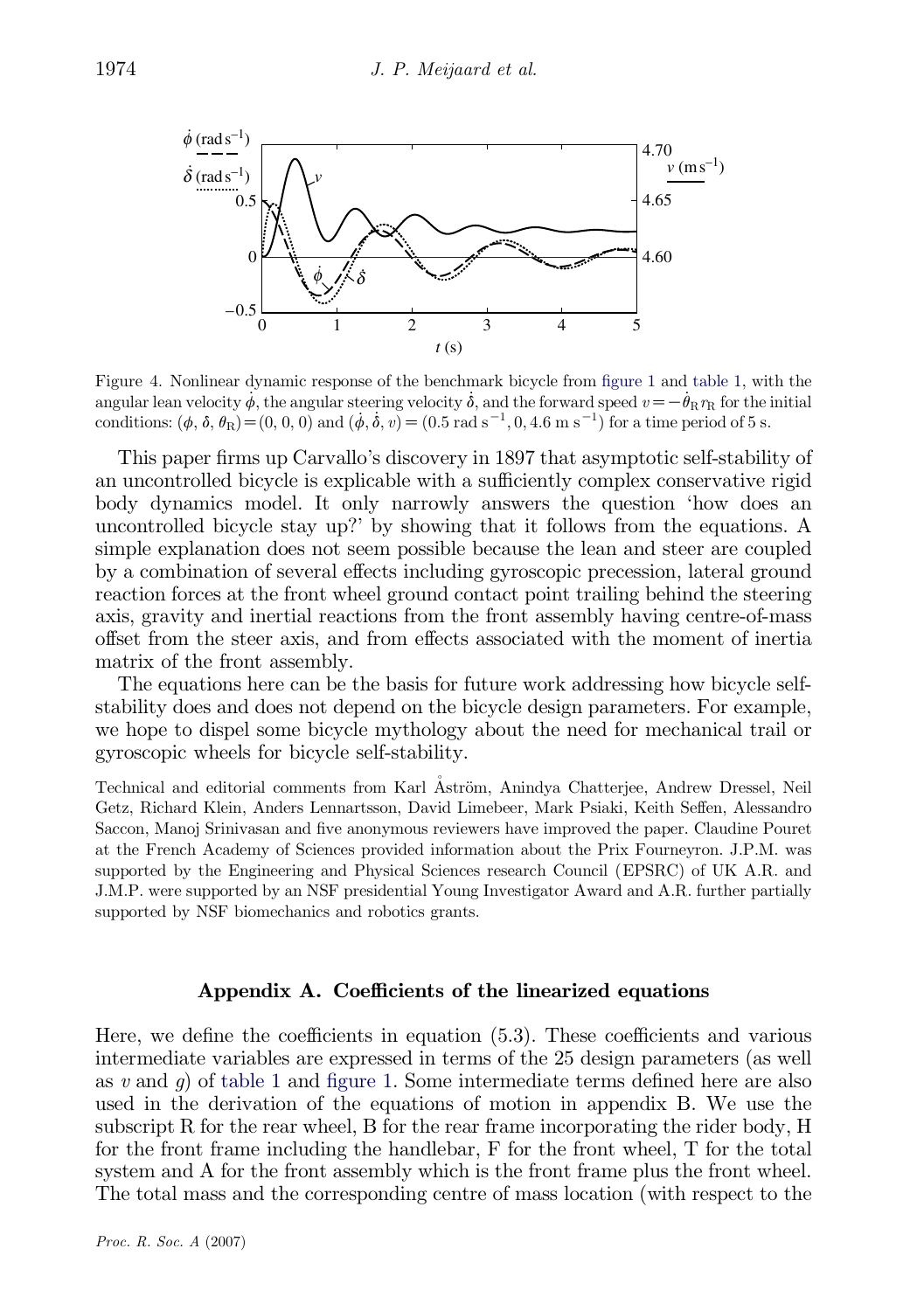rear contact point P) are

$$
m_{\rm T} = m_{\rm R} + m_{\rm B} + m_{\rm H} + m_{\rm F}, \tag{A1}
$$

$$
x_{\rm T} = \frac{x_{\rm B} m_{\rm B} + x_{\rm H} m_{\rm H} + w m_{\rm F}}{m_{\rm T}},\tag{A.2}
$$

$$
z_{\rm T} = \frac{-r_{\rm R}m_{\rm R} + z_{\rm B}m_{\rm B} + z_{\rm H}m_{\rm H} - r_{\rm F}m_{\rm F}}{m_{\rm T}}.\tag{A 3}
$$

For the system as a whole, the relevant mass moments and products of inertia with respect to the rear contact point P along the global axes are

$$
I_{\text{Txx}} = I_{\text{Rxx}} + I_{\text{Bxx}} + I_{\text{Hxx}} + I_{\text{Fxx}} + m_{\text{R}}r_{\text{R}}^2 + m_{\text{B}}z_{\text{B}}^2 + m_{\text{H}}z_{\text{H}}^2 + m_{\text{F}}r_{\text{F}}^2, \tag{A 4}
$$

$$
I_{\text{T}zz} = I_{\text{B}zz} + I_{\text{H}zz} - m_{\text{B}}x_{\text{B}}z_{\text{B}} - m_{\text{H}}x_{\text{H}}z_{\text{H}} + m_{\text{F}}wr_{\text{F}}.
$$
 (A 5)

The dependent moments of inertia for the axisymmetric rear wheel and front wheel are

$$
I_{\mathrm{R}zz} = I_{\mathrm{R}xx}, \qquad I_{\mathrm{F}zz} = I_{\mathrm{F}xx}.\tag{A 6}
$$

Then the moment of inertia for the whole bicycle along the  $z$ -axis is

$$
I_{\text{T}zz} = I_{\text{R}zz} + I_{\text{B}zz} + I_{\text{H}zz} + I_{\text{F}zz} + m_{\text{B}}x_{\text{B}}^2 + m_{\text{H}}x_{\text{H}}^2 + m_{\text{F}}w^2.
$$
 (A 7)

The same properties are similarly defined for the front assembly A.

$$
m_{\rm A} = m_{\rm H} + m_{\rm F},\tag{A 8}
$$

$$
x_{A} = \frac{x_{H} m_{H} + w m_{F}}{m_{A}}, \qquad z_{A} = \frac{z_{H} m_{H} - r_{F} m_{F}}{m_{A}}.
$$
 (A 9)

The relevant mass moments and products of inertia for the front assembly with respect to the centre of mass of the front assembly along the global axes are

$$
I_{Axx} = I_{Hxx} + I_{Fxx} + m_H(z_H - z_A)^2 + m_F(r_F + z_A)^2, \tag{A 10}
$$

$$
I_{\text{A}zz} = I_{\text{H}zz} - m_{\text{H}}(x_{\text{H}} - x_{\text{A}})(z_{\text{H}} - z_{\text{A}}) + m_{\text{F}}(w - x_{\text{A}})(r_{\text{F}} + z_{\text{A}}), \tag{A 11}
$$

$$
I_{\text{Azz}} = I_{\text{Hzz}} + I_{\text{Fzz}} + m_{\text{H}}(x_{\text{H}} - x_{\text{A}})^2 + m_{\text{F}}(w - x_{\text{A}})^2. \tag{A 12}
$$

Let  $\lambda = (\sin \lambda, 0, \cos \lambda)^T$  be a unit vector pointing down along the steer axis, where  $\lambda$  is the angle in the xz-plane between the downward steering axis and the  $+z$ direction. The centre of mass of the front assembly is ahead of the steering axis by perpendicular distance

$$
u_{A} = (x_{A} - w - c)\cos \lambda - z_{A}\sin \lambda. \tag{A 13}
$$

For the front assembly, three special inertia quantities are needed: the moment of inertia about the steer axis and the products of inertia relative to crossed, skew axes, taken about the points where they intersect. The latter give the torque about one axis due to angular acceleration about the other. For example, the  $\lambda x$ component is taken about the point where the steer axis intersects the ground plane. It includes a part from  $I_A$  operating on unit vectors along the steer axis and along x, and also a parallel axis term based on the distance of  $m_A$  from each of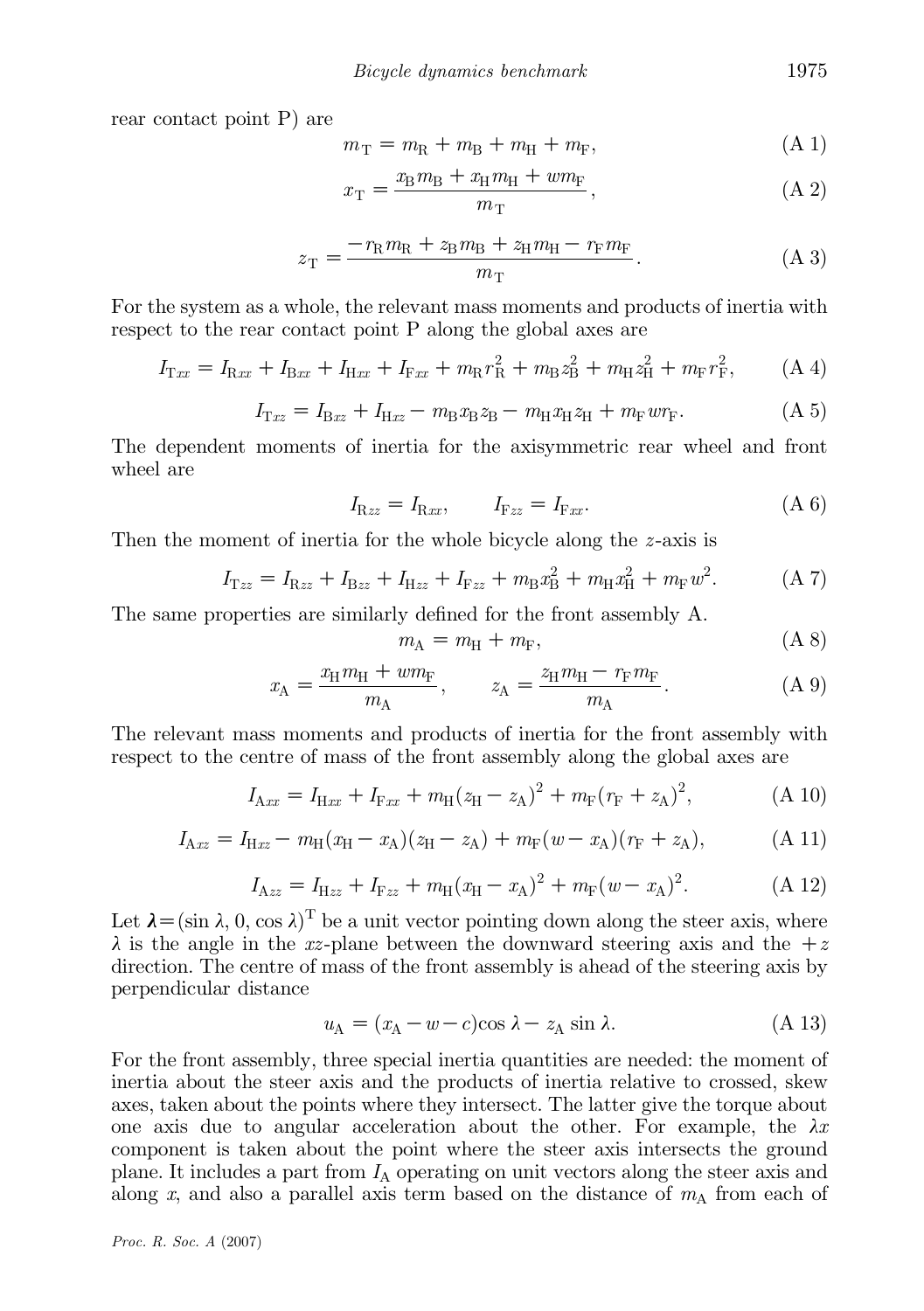those axes.

$$
I_{A\lambda\lambda} = m_A u_A^2 + I_{Axx} \sin^2 \lambda + 2I_{Axz} \sin \lambda \cos \lambda + I_{Azz} \cos^2 \lambda,
$$
 (A 14)

$$
I_{A\lambda x} = -m_A u_A z_A + I_{Axx} \sin \lambda + I_{Axx} \cos \lambda, \tag{A 15}
$$

$$
I_{A\lambda z} = m_A u_A x_A + I_{Axz} \sin \lambda + I_{Azz} \cos \lambda. \tag{A 16}
$$

The ratio of the mechanical trail (i.e. the perpendicular distance that the front wheel contact point is behind the steering axis) to the wheel base is

$$
\mu = \frac{c}{w} \cos \lambda. \tag{A.17}
$$

The rear and front wheel angular momenta along the  $y$ -axis, divided by the forward speed, together with their sum form the gyrostatic coefficients:

$$
S_{\rm R} = \frac{I_{\rm Ryy}}{r_{\rm R}}, \t S_{\rm F} = \frac{I_{\rm Fyy}}{r_{\rm F}}, \t S_{\rm T} = S_{\rm R} + S_{\rm F}.
$$
 (A 18)

We define a frequently appearing static moment term as

$$
S_{\mathcal{A}} = m_{\mathcal{A}} u_{\mathcal{A}} + \mu m_{\mathcal{T}} x_{\mathcal{T}}.\tag{A 19}
$$

The entries in the linearized equations of motion can now be formed. The mass moments of inertia

$$
M_{\phi\phi} = I_{\text{Txz}}, \qquad M_{\phi\delta} = I_{\text{A}\lambda x} + \mu I_{\text{Txz}},
$$
  

$$
M_{\delta\phi} = M_{\phi\delta}, \qquad M_{\delta\delta} = I_{\text{A}\lambda\lambda} + 2\mu I_{\text{A}\lambda z} + \mu^2 I_{\text{T}zz},
$$
 (A 20)

are elements of the symmetric mass matrix

$$
\boldsymbol{M} = \begin{bmatrix} M_{\phi\phi} & M_{\phi\delta} \\ M_{\delta\phi} & M_{\delta\delta} \end{bmatrix} . \tag{A 21}
$$

The gravity-dependent stiffness terms (to be multiplied by  $q$ ) are

$$
K_{0\phi\phi} = m_{\mathrm{T}} z_{\mathrm{T}}, \qquad K_{0\phi\delta} = -S_{\mathrm{A}},
$$
  
\n
$$
K_{0\delta\phi} = K_{0\phi\delta}, \qquad K_{0\delta\delta} = -S_{\mathrm{A}} \sin \lambda,
$$
  
\n(A 22)

which form the stiffness matrix

$$
\boldsymbol{K}_0 = \begin{bmatrix} K_{0\phi\phi} & K_{0\phi\delta} \\ K_{0\delta\phi} & K_{0\delta\delta} \end{bmatrix} . \tag{A 23}
$$

The velocity-dependent stiffness terms (to be multiplied by  $v^2$ ) are

$$
K_{2\phi\phi} = 0, \qquad K_{2\phi\delta} = \frac{S_{\rm T} - m_{\rm T}z_{\rm T}}{w} \cos \lambda,
$$
  

$$
K_{2\delta\phi} = 0, \qquad K_{2\delta\delta} = \frac{S_{\rm A} + S_{\rm F} \sin \lambda}{w} \cos \lambda,
$$
 (A 24)

which form the stiffness matrix

$$
\boldsymbol{K}_2 = \begin{bmatrix} K_{2\phi\phi} & K_{2\phi\delta} \\ K_{2\delta\phi} & K_{2\delta\delta} \end{bmatrix} . \tag{A 25}
$$

Proc. R. Soc. A (2007)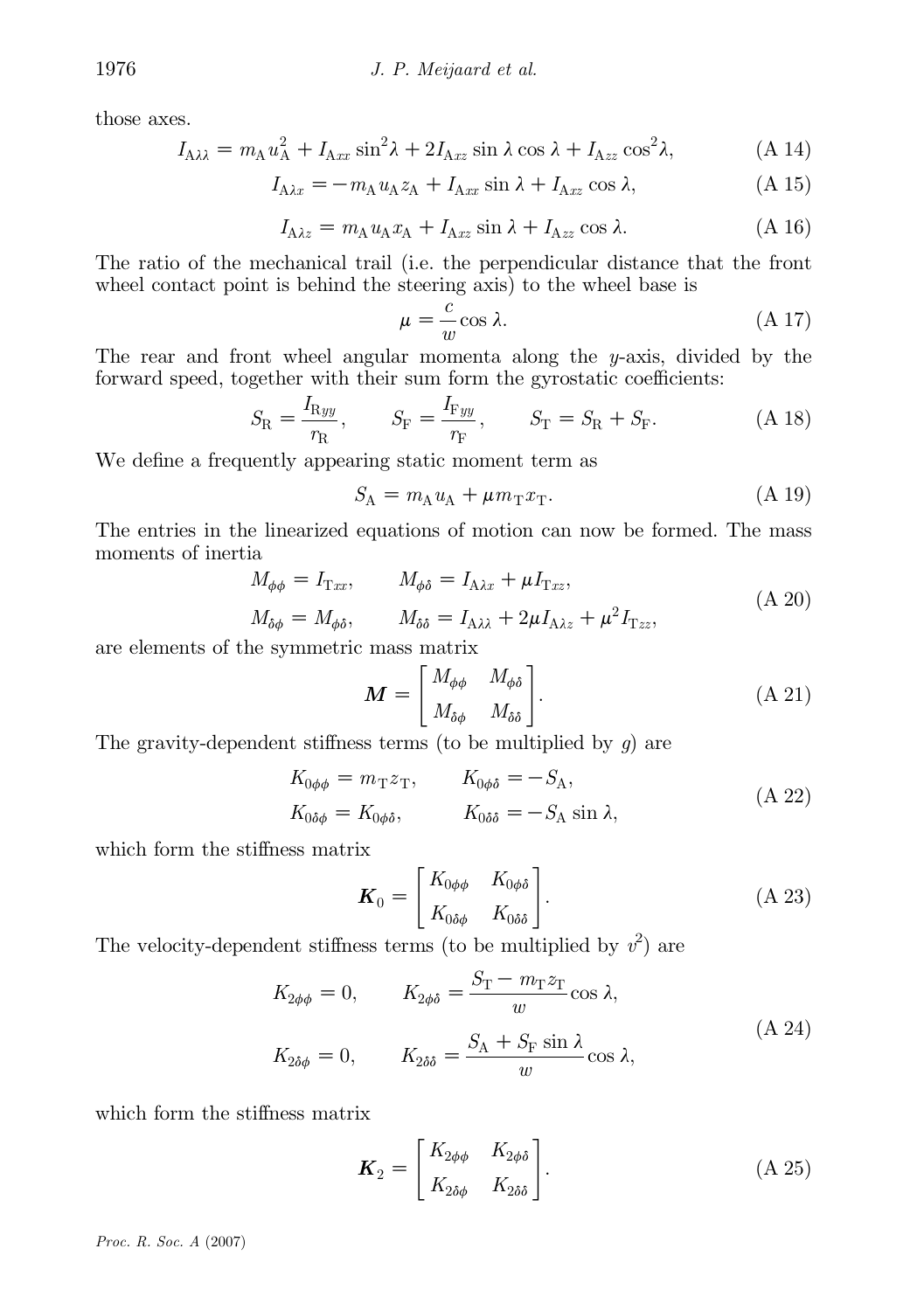In the equations, we use  $\mathbf{K} = g\mathbf{K}_0 + v^2\mathbf{K}_2$ . Finally, the 'damping' terms are

$$
C_{1\phi\phi} = 0, \t C_{1\phi\delta} = \mu S_{\text{T}} + S_{\text{F}} \cos \lambda + \frac{I_{\text{T}xz}}{w} \cos \lambda - \mu m_{\text{T}} z_{\text{T}},
$$
  

$$
C_{1\delta\phi} = -(\mu S_{\text{T}} + S_{\text{F}} \cos \lambda), \t C_{1\delta\delta} = \frac{I_{\text{A}\lambda z}}{w} \cos \lambda + \mu \left( S_{\text{A}} + \frac{I_{\text{T}zz}}{w} \cos \lambda \right), \t (A 26)
$$

which form  $C_1 = \begin{bmatrix} C_{1\phi\phi} & C_{1\phi\delta} \\ C_{1\delta\phi} & C_{1\delta\delta} \end{bmatrix}$  where we use  $C = vC_1$ . (A 27)

## Appendix B. Derivation of the linearized equations of motion

The following brief derivation of the linearized equations of motion is based on [Papadopoulos \(1987\)](#page-26-0). All derivations to date, including this one, involve ad hoc linearization as opposed to linearization of full nonlinear equations. No one has linearized the full implicit nonlinear equations (implicit because there is no reasonably simple closed form expression for the closed kinematic chain) into an explicit analytical form by either hand or computer algebra.

For a bicycle freely rolling forward on a plane, slightly perturbed from upright straight-ahead motion, we wish to find the linear equations of motion governing the two lateral degrees of freedom: rightward lean  $\phi$  of the rear frame, and rightward steer  $\delta$  of the handlebars. The linearized equation of motion for forward motion is simple planar mechanics and has already been given in equation (5.2).

We take the bicycle to be near to and approximately parallel to the global x-axis. The bicycle's position and configuration, with respect to lateral linearized dynamics, are defined by the variables  $y_P$ ,  $\psi$ ,  $\phi$  and  $\delta$ . In this derivation, we assume not only  $\phi$  and  $\delta$  but also  $\dot{y}_P/v \approx \psi$  small, such that only first-order consequences of the configuration variables need be kept.

Forces of importance to lateral linearized dynamics include: gravity at each body's mass centre, positive in  $z$ , vertical ground reaction force at the front wheel:  $-m_{\text{T}}gx_{\text{T}}/w$ ; horizontal ground reaction force  $F_{\text{F}_y}$  at the front wheel, approximately in the y-direction; a lean moment  $T_{\text{B}\phi}$  applied to the rear frame and tending to lean the bicycle to the right about the line connecting the wheel contacts; a steer torque pair  $T_{H\delta}$ , applied positively to the handlebars so as to urge them rightward, and also applied negatively to the rear frame.

Initially, we replace the non-holonomic rolling constraints with to-bedetermined horizontal forces at the front and rear contacts that are perpendicular to the wheel headings. We apply angular momentum balance to various subsystems, each about some fixed axis  $u$ ,

$$
\sum_{i \in \{\text{bodies}\}} [r_i \times a_i m_i + I_i \dot{\boldsymbol{\omega}}_i + \boldsymbol{\omega}_i \times (I_i \boldsymbol{\omega}_i)] \cdot \boldsymbol{u} = \sum_{j \in \{\text{applied forces}\}} [r_j \times F_j] \cdot \boldsymbol{u}.
$$

The left side of each equation is the rate of change of angular momentum about the given axis. The right side is the torque of the external forces (gravity, loads and ground reactions). The positions  $r_i$  and  $r_j$  of the bodies' centres of mass and of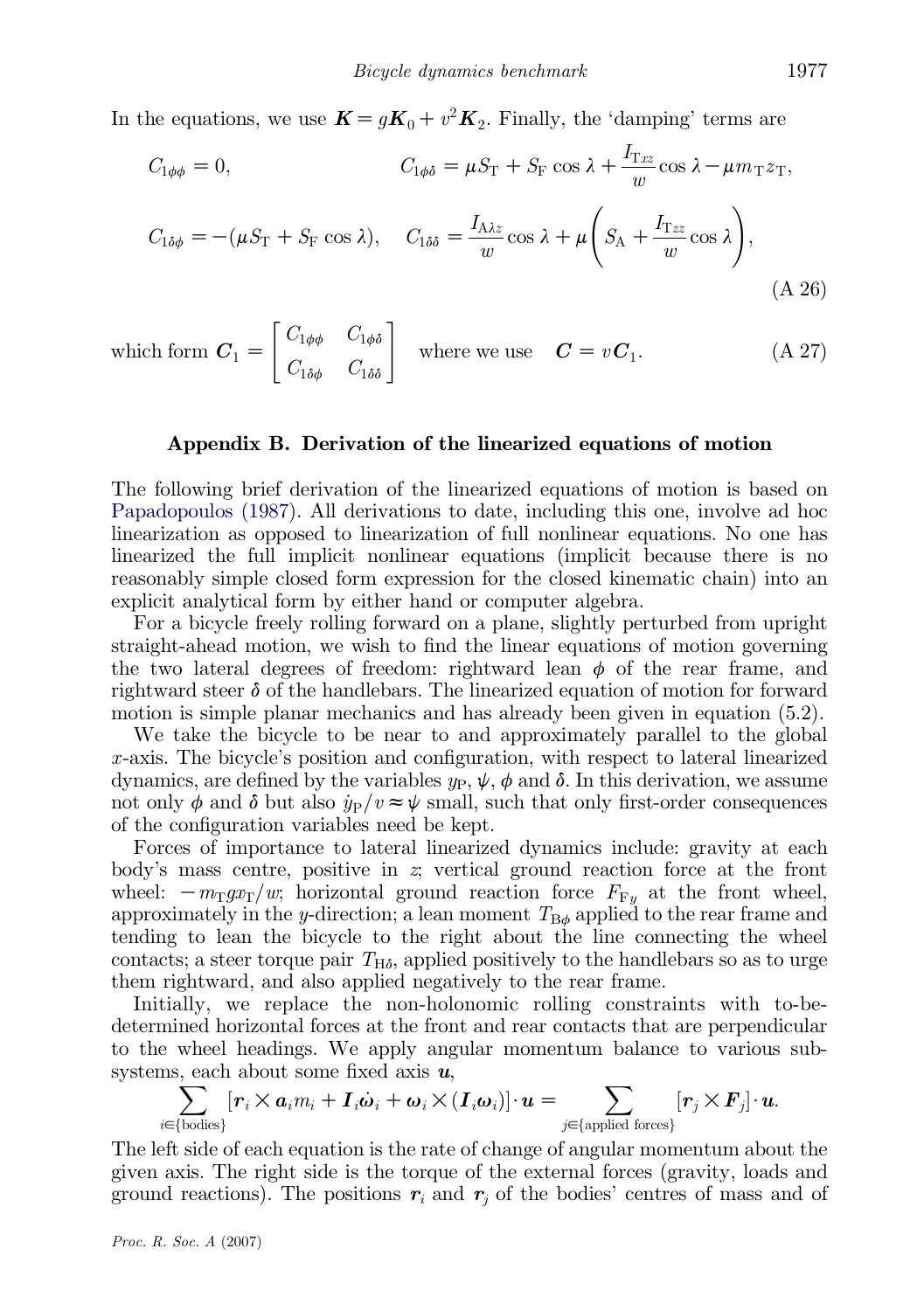applied forces, respectively, are relative to any point on the axis. The bodies' angular velocities and accelerations  $\omega_i$ ,  $\dot{\omega}_i$  and  $\alpha_i$  are expressed in terms of first and second derivatives of lateral displacement, yaw, lean and steer.

Lean angular momentum balance for the whole bicycle about a fixed axis in the ground plane that is instantaneously aligned with the line where the rear frame plane intersects the ground (this axis does not generally go through the front ground contact point) gives:

$$
-m_{\rm T}\ddot{y}_{\rm P}z_{\rm T} + I_{\rm Txz}\ddot{\phi} + I_{\rm Txz}\ddot{\psi} + I_{\rm A\lambda x}\ddot{\delta} + \dot{\psi}vS_{\rm T} + \dot{\delta}vS_{\rm F}\cos\lambda = T_{\rm B\phi} - gm_{\rm T}z_{\rm T}\phi + gS_{\rm A}\delta.
$$
\n(B 1)

In addition to the applied  $T_{\text{B}\phi}$ , the right-hand side has a lean moment from gravitational forces due to lateral lean- and steer-induced sideways displacement of the bicycle parts, and a term due to steer-induced lateral displacement of the front contact vertical ground reaction relative to the axis. Next, yaw angular momentum balance for the whole bicycle about a fixed vertical axis that instantaneously passes through the rear wheel contact gives

$$
m_{\rm T}\ddot{y}_{\rm P}x_{\rm T} + I_{\rm Tzz}\ddot{\phi} + I_{\rm Tzz}\ddot{\psi} + I_{\rm A\lambda z}\ddot{\delta} - \dot{\phi}vS_{\rm T} - \dot{\delta}vS_{\rm F}\sin\lambda = wF_{\rm Fy}.
$$
 (B 2)

The only external yaw torque is from the yet-to-be-eliminated lateral ground force at the front contact. Lastly, steer angular momentum balance for the front assembly about a fixed axis that is instantaneously aligned with the steering axis gives

$$
m_{A}\ddot{y}_{P}u_{A} + I_{A\lambda x}\ddot{\phi} + I_{A\lambda z}\ddot{\psi} + I_{A\lambda \lambda}\ddot{\delta} + vS_{F}(-\dot{\phi}\cos\lambda + \dot{\psi}\sin\lambda)
$$
  
=  $T_{H\delta} - cF_{Fy}\cos\lambda + g(\phi + \delta\sin\lambda)S_{A}$ . (B 3)

In addition to the applied steering torque  $T_{H_0}$ , there are torques from lateral (yet to be determined) constraint force and from vertical forces (downward gravity force and upward reaction force) on the front assembly leaned by angle  $\phi + \delta \sin \lambda$ . Combining equations (B 2) and (B 3) eliminates the unknown front wheel lateral reaction force  $F_{F_y}$ , leaving two equations. Then, using the rolling constraints (given below) eliminates  $\psi$  and  $y_P$  and their time derivatives, leaving just the lean and steer and their time derivatives as the unknown variables.

Each rolling-contact lateral constraint is expressed as a rate of change of lateral position due to velocity and heading (yaw). For the rear,

$$
\dot{y}_{\rm P} = v\psi. \tag{B 4}
$$

Equivalently for the front, where  $y_Q = y_P + w\psi - c\delta \cos \lambda$ , and the front frame heading is the rear frame yaw augmented by the true (ground) steer angle:

$$
\frac{d(y_P + w\psi - c\delta \cos \lambda)}{dt} = v(\psi + \delta \cos \lambda). \tag{B.5}
$$

We subtract equation (B 4) from equation (B 5) to get an expression for  $\psi$  in terms of  $\delta$  and  $\dot{\delta}$  and then differentiate to reveal the dependence of  $\dot{\psi}$  and  $\ddot{\psi}$  on steer ( $\delta$ ,  $\dot{\delta}$ and  $\delta$ :

$$
\dot{\psi} = \frac{v\delta + c\dot{\delta}}{w}\cos\lambda \Rightarrow \ddot{\psi} = \frac{v\dot{\delta} + c\ddot{\delta}}{w}\cos\lambda.
$$
 (B 6)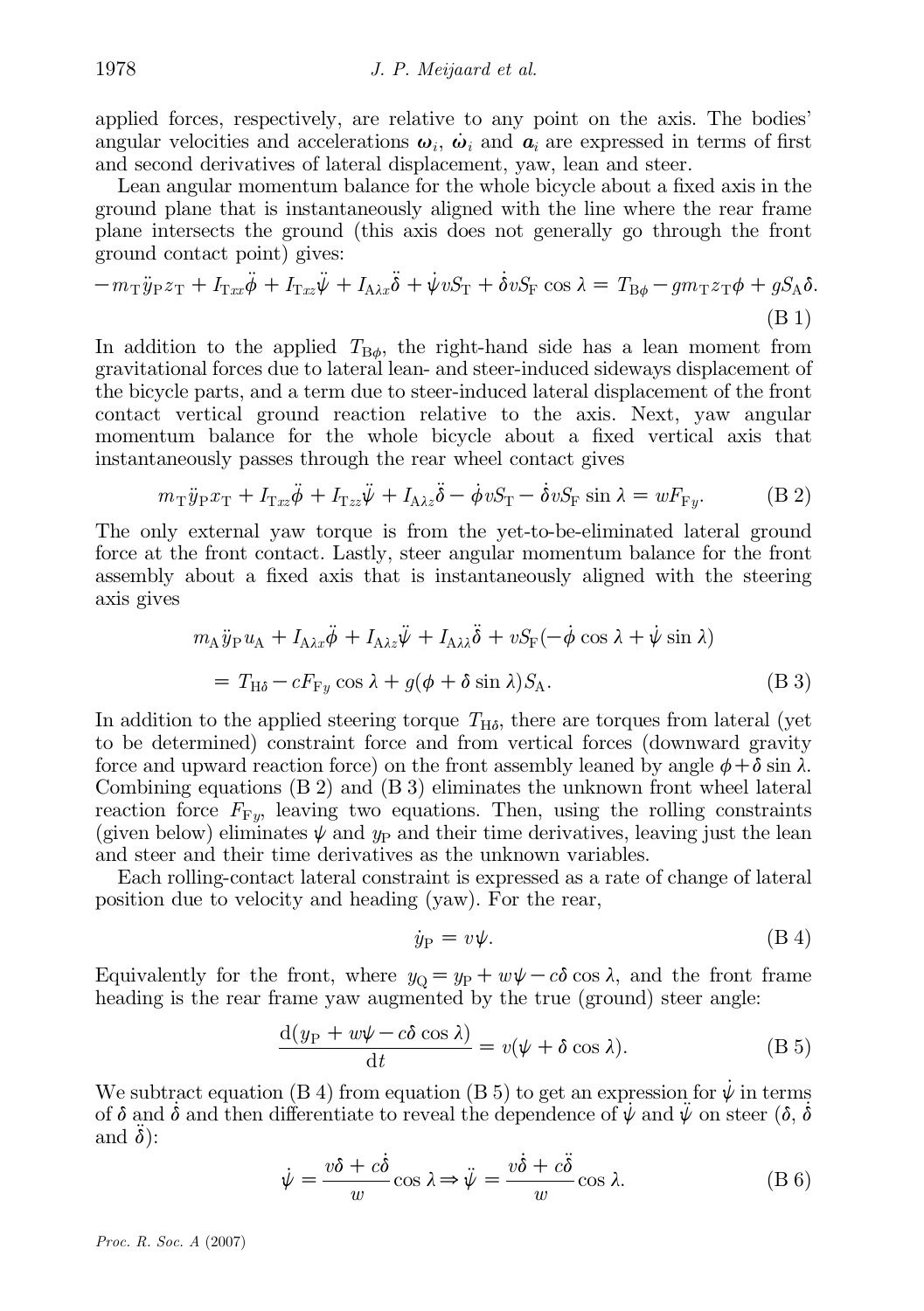<span id="page-24-0"></span>Finally, we differentiate equation (B 4) and use equation (B 6) to get an expression for  $\ddot{y}_P$ ,

$$
\ddot{y}_{\rm P} = \frac{v^2 \delta + v c \dot{\delta}}{w} \cos \lambda.
$$
 (B 7)

Substituting equations  $(B 6)$  and  $(B 7)$  into equation  $(B 1)$ , we get an expression in  $\phi$ ,  $\ddot{\phi}$  and  $\ddot{\delta}$ ,  $\ddot{\delta}$  and  $\ddot{\delta}$ , with a right-hand side equal to  $T_{\text{B}\dot{\phi}}$ . This is called the *lean* equation. Eliminating  $F_{F_y}$  from equations (B 2) and (B 3), then again substituting equations (B 6) and (B 7), we will have another expression in  $\phi$  and  $\delta$  and their derivatives, where the right-hand side is  $T_{H\delta}$  (the steer torque). This is called the steer equation. These two equations are presented in matrix form in equation (5.3).

Note that from general dynamics principles, we know that the forcing terms can be defined by virtual power. Thus, we may assume that the torques used in these angular momentum equations may be replaced with those defined by the virtual power equation (5.1). Therefore, where this derivation uses the torques  $T_{\text{B}\phi}$  and  $T_{\text{H}\delta}$  the generalized forces  $T_{\phi}$  and  $T_{\delta}$  actually apply.

Since  $\psi$  and  $y_P$  do not appear in the final equations, there is no need for the bicycle to be aligned with the global coordinate system used in [figure 2](#page-8-0). Thus,  $x, y$ and  $\psi$  can be arbitrarily large and the bicycle can be at any position on the plane at any heading. For simulation and visualization purposes, we can calculate the ignorable coordinates  $x_P$ ,  $y_P$  and  $\psi$  by integration. The equation for the yaw angle  $\psi$  is the first of equation (B 6). Then, the rear contact point is described by

$$
\dot{x}_{\rm P} = v \cos \psi, \qquad \dot{y}_{\rm P} = v \sin \psi. \tag{B 8}
$$

Note the large-angle form for  $y_P$  here as opposed to the small angle form (B 4) used to derive the equations of motion. (This situation is somewhat analogous to, say, the classical elastica where the displacements and angles usedin the strain calculation are small yet the displacements and angles of the elastica overall can be arbitrarily large.)

Intermediate results may be used to calculate horizontal lateral contact forces, where equation  $(B 2)$  determines the horizontal lateral force at the front contact, and lateral linear momentum balance in terms of  $\ddot{y}_P$ ,  $\phi$ ,  $\psi$  and  $\delta$  can be added to find the horizontal lateral force at the rear wheel contact.

#### References

- Appell, P. E. 1896 Traité de mécanique rationnelle, vol. II, pp. 297–302. Paris, France: Gauthier-Villars.
- Aström, K. J., Klein, R. E. & Lennartsson, A. 2005 Bicycle dynamics and control, adapted bicycles for education and research. IEEE Control Syst. Mag. 25, 26–47. ([doi:10.1109/MCS.2005.1499389](http://dx.doi.org/doi:10.1109/MCS.2005.1499389))
- Basu-Mandal, P., Chatterjee, A. & Papadopoulos, J. M. 2007 Hands-free circular motions of a benchmark bicycle. Proc. R. Soc. A 463, 1983–2003. ([doi:10.1098/rspa.2007.1849](http://dx.doi.org/doi:10.1098/rspa.2007.1849))
- Besseling, J. F. 1964 The complete analogy between the matrix equations and the continuous field equations of structural analysis. In Int. Symp. on Analogue and Digital Techniques Applied to Aeronautics: Proceedings, pp. 223-242. Bruxelles, Belgium: Presses Académiques Européennes.
- Bouasse, H. 1910 Cours de mécanique rationnelle et expérimentale, part 2., pp. 620–625. Paris, France: Ch. Delagrave.
- Bourlet, C. 1899 Étude théorique sur la bicyclette. Bull. Soc. Math. France 27, 47–67, 76–96. (Submitted in 1897 for the Prix Fourneyron, awarded first place in 1898.)
- Boussinesq, J. 1899a Apercu sur la théorie de la bicyclette. *J. Math. Pure Appl.* 5, 117–135.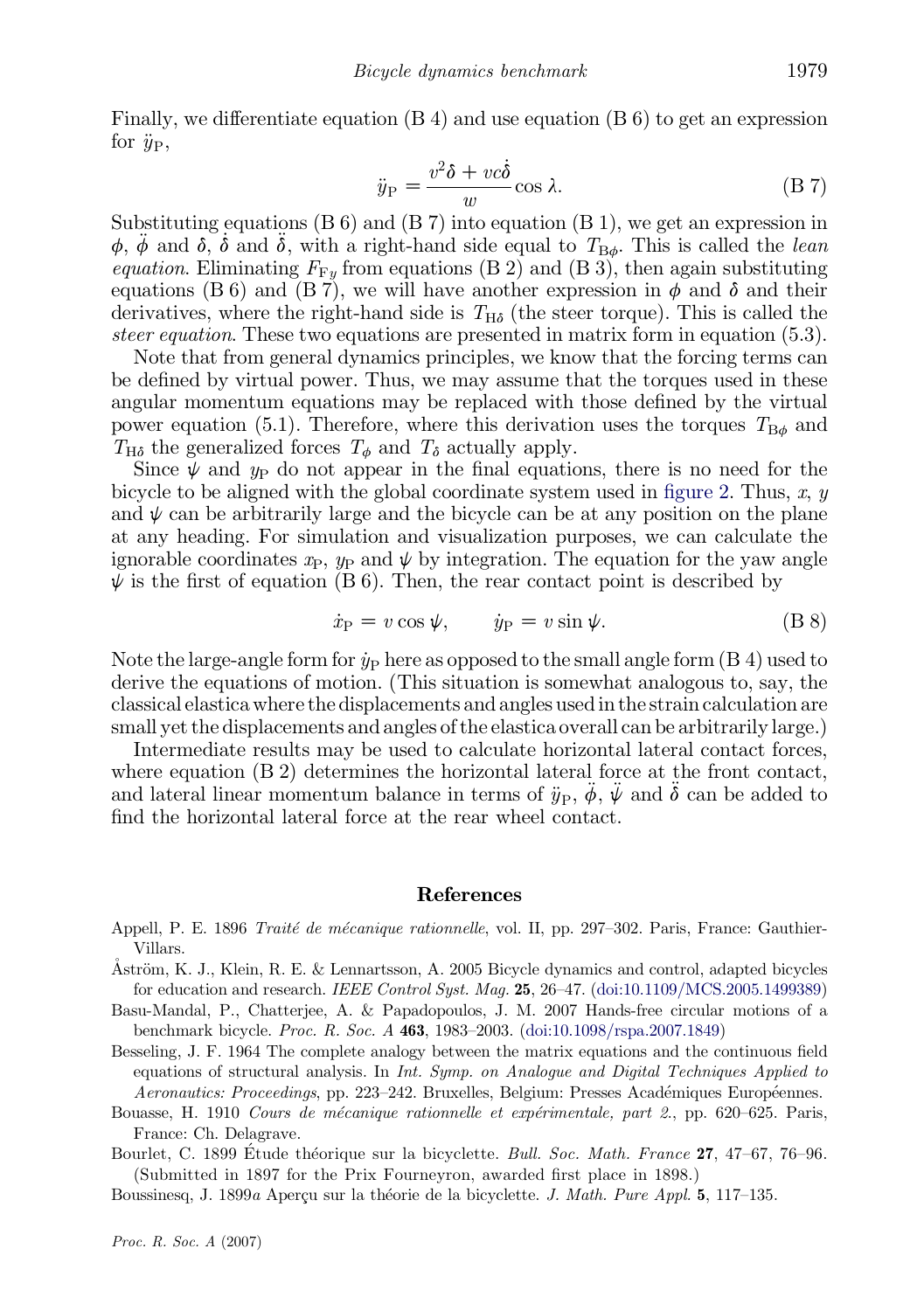- <span id="page-25-0"></span>Boussinesq, J. 1899b Complément à une étude récente concernant la théorie de la bicyclette: influence, sur l'équilibre, des mouvements latéraux spontanés du cavalier. J. Math. Pure Appl. 5, 217–232.
- Bower, G. S. 1915 Steering and stability of single-track vehicles. Automob. Eng. 5, 280–283.
- Carvallo, E. 1899 Théorie du mouvement du monocycle et de la bicyclette. Paris, France: Gauthier-Villars. (Submitted in 1897 for the Prix Fourneyron, awarded shared second place in 1898.)
- Collins, R. N. 1963 A mathematical analysis of the stability of two wheeled vehicles. PhD thesis, Department of Mechanical Engineering, University of Wisconsin, Madison.
- Cox, A. J. 1998 Angular momentum and motorcycle counter-steering: a discussion and demonstration. Am. J. Phys. 66, 1018–1020. [\(doi:10.1119/1.19032](http://dx.doi.org/doi:10.1119/1.19032))
- Den Hartog, J. P. 1948 Mechanics. New York, NY; London, UK: McGraw-Hill. (Article 61.)
- Dikarev, E. D., Dikareva, S. B. & Fufaev, N. A. 1981 Effect of inclination of steering axis and of stagger of the front wheel on stability of motion of a bicycle. Izv. Akad. Nauk SSSR Mekh. Tverd. Tela 16, 69–73. [Transl. Mech. Solids 16, 60–63.]
- Döhring, E. 1953 Über die Stabilität und die Lenkkräfte von Einspurfahrzeugen. PhD thesis, University of Technology, Braunschweig.
- Döhring, E. 1955 Die Stabilität von Einspurfahrzeugen. Forschung Ing. Wes. A 21, 50–62. [\(doi:10.](http://dx.doi.org/doi:10.1007/BF02592590) [1007/BF02592590\)](http://dx.doi.org/doi:10.1007/BF02592590)
- Eaton, D. J. 1973 Man–machine dynamics in the stabilization of single-track vehicles. PhD thesis, University of Michigan, Ann Arbor.
- Fajans, J. 2000 Steering in bicycles and motorcycles. Am. J. Phys.  $68$ ,  $654-659$ . [\(doi:10.1119/](http://dx.doi.org/doi:10.1119/1.19504) [1.19504\)](http://dx.doi.org/doi:10.1119/1.19504)
- Franke, G., Suhr, W. & Rieß, F. 1990 An advanced model of bicycle dynamics. Eur. J. Phys. 11, 116–121. [\(doi:10.1088/0143-0807/11/2/010](http://dx.doi.org/doi:10.1088/0143-0807/11/2/010))
- Ge, Z.-M. 1966 Kinematical and dynamic studies of a bicycle. Beijing, China: Publishing House of Shanghai Chiao Tung University.
- Getz, N. H. & Marsden, J. E. 1995 Control for an autonomous bicycle. In IEEE Conf. on Robotics and Automation, Nagoya, Japan, 21–27 May 1995, pp. 6.
- Haag, J. 1955 Les mouvements vibratoire, vol. 2. Paris, France: Presses Universitaires de France. (Transl. Oscillatory motions, vol. 2, Wadsworth, Belmont, CA, 1962.)
- Hand, R. S. 1988 Comparisons and stability analysis of linearized equations of motion for a basic bicycle model. MSc thesis, Cornell University, Ithaca, NY.
- Herfkens, B. D. 1949 De stabiliteit van het rijwiel. Report S-98-247-50-10-'49, Instituut voor rijwielontwikkeling,'s-Gravenhage.
- Herlihy, D. V. 2004 Bicycle: the history. New Haven, CT: Yale University Press.
- Higbie, J. 1974 The motorcycle as a gyroscope. Am. J. Phys. 42, 701–702. ([doi:10.1119/1.1987814\)](http://dx.doi.org/doi:10.1119/1.1987814)
- Hubbard, M. 1979 Lateral dynamics and stability of the skateboard. Trans. ASME J. Appl. Mech. 46, 931–936.
- Jones, A. T. 1942 Physics and bicycles. Am. J. Phys. 10, 332–333. ([doi:10.1119/1.1990413\)](http://dx.doi.org/doi:10.1119/1.1990413)
- Jones, D. E. H. 1970 The stability of the bicycle. Phys. Today 23, 34-40.
- Jonker, J. B. 1988 A finite element dynamic analysis of flexible spatial mechanisms and manipulators. PhD thesis, Delft University of Technology, Delft.
- Jonker, J. B. & Meijaard, J. P. 1990 SPACAR—computer program for dynamic analysis of flexible spatial mechanisms and manipulators. In *Multibody systems handbook* (ed. W. Schiehlen), pp. 123–143. Berlin, Germany: Springer.
- Kane, T. R. 1968 Dynamics. New York, NY: Holt, Rinehart and Winston.
- Kirshner, D. 1980 Some nonexplanations of bicycle stability. Am. J. Phys. 48, 36–38. [\(doi:10.1119/](http://dx.doi.org/doi:10.1119/1.12246) [1.12246\)](http://dx.doi.org/doi:10.1119/1.12246)
- Klein, F. & Sommerfeld, A. 1910 Über die Theorie des Kreisels. Leipzig, Germany: Teubner. (ch. IX, §8, pp. 863–884.)
- Koenen, C. 1983 The dynamic behaviour of a motorcycle when running straight ahead and when cornering. PhD thesis, Delft University of Technology, Delft.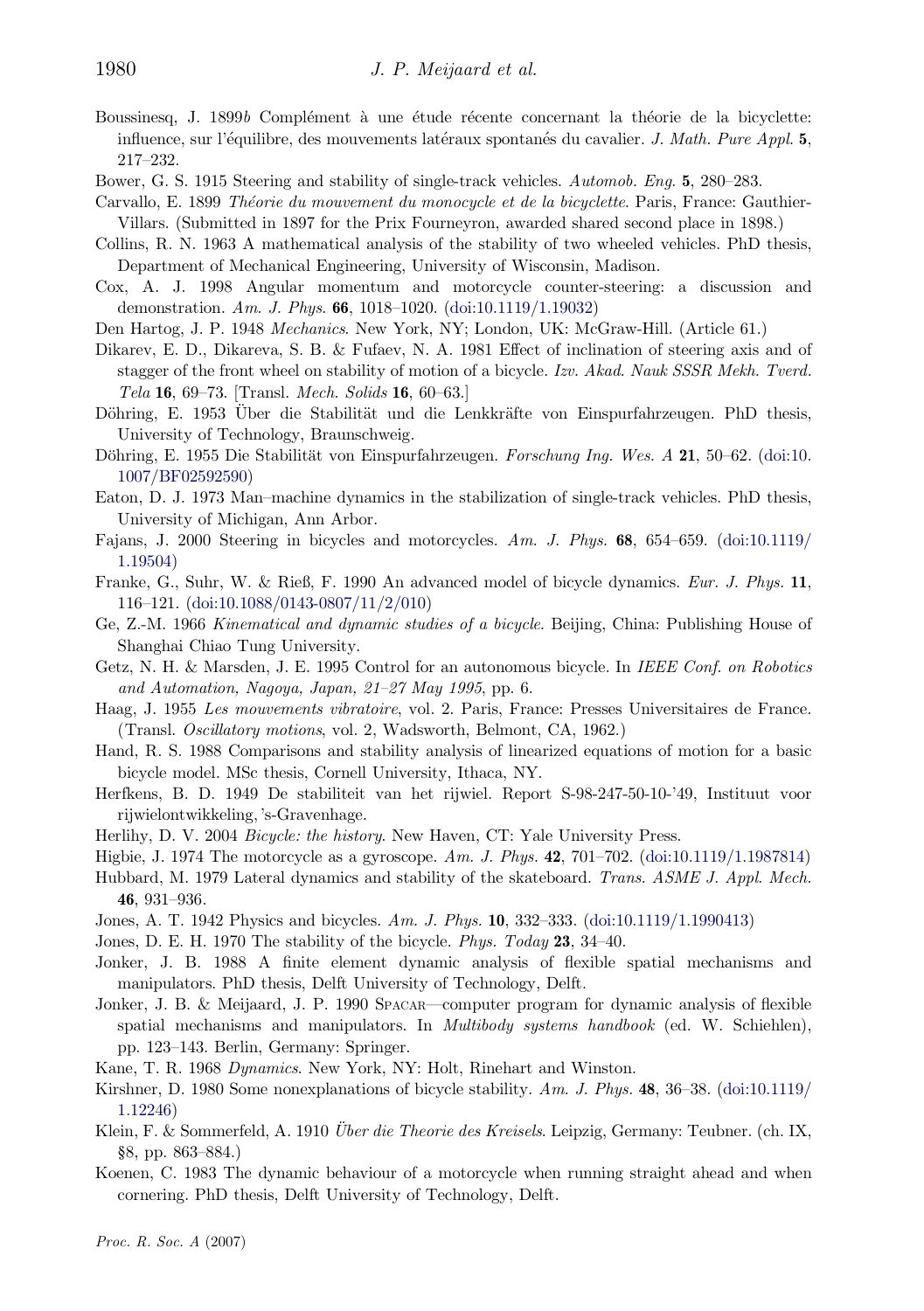- <span id="page-26-0"></span>Kondo, M., Nagaoka, A. & Yoshimura, F. 1963 Theoretical study on the running stability of the twowheelers. Trans. Soc. Automot. Eng. Jpn 17, 8-18.
- Kooijman, J. D. G., Schwab, A. L. & Meijaard, J. P. 2007 Experimental validation of a model of an uncontrolled bicycle. Multibody Syst. Dyn.
- Lallement, P. 1866 Improvement in velocipedes. U.S. Patent 59915.
- Le Hénaff, Y. 1987 Dynamical stability of the bicycle. Eur. J. Phys. 8, 207–210. [\(doi:10.1088/0143-](http://dx.doi.org/doi:10.1088/0143-0807/8/3/013) [0807/8/3/013\)](http://dx.doi.org/doi:10.1088/0143-0807/8/3/013)
- Lennartsson, A. 1999 Efficient multibody dynamics. PhD thesis, Royal Institute of Technology, Stockholm.
- Limebeer, D. J. N. & Sharp, R. S. 2006 Bicycles, motorcycles, and models. IEEE Control Syst. Mag. 26, 34–61. ([doi:10.1109/MCS.2006.1700044](http://dx.doi.org/doi:10.1109/MCS.2006.1700044))
- Lobas, L. G. 1978 Controlled and programmed motion of a bicycle on a plane. Izv. Akad. Nauk SSSR Mekh. Tverd. Tela 13, 22–28. [Transl. Mech. Solids 13, 18–24; author's name misspelled into Gobas.]
- Loïçianskiĭ (or Loitsyanskii), L. G. & Lur'e (or Lurie), A. I. 1934 Course of theoretical mechanics, 3, ONTI, Moscow, 1934; 2, 5th edn., GITTL, Moscow, 1955. [In Russian.]
- Lowell, J. & McKell, H. D. 1982 The stability of bicycles. Am. J. Phys. 50, 1106–1112. [\(doi:10.1119/](http://dx.doi.org/doi:10.1119/1.12893) [1.12893](http://dx.doi.org/doi:10.1119/1.12893))
- Manning, J. R. 1951 The dynamical stability of bicycles. Report RN/1605/JRM, Department of Scientific and Industrial Research, Road Research Laboratory, Crowthorne, Berkshire, UK.
- Maunsell, F. G. 1946 Why does a bicycle keep upright? Math. Gaz. 30, 195–199. [\(doi:10.2307/](http://dx.doi.org/doi:10.2307/3611217) [3611217\)](http://dx.doi.org/doi:10.2307/3611217)
- Mears, B. C. 1988 Open loop aspects of two wheeled vehicle stability characteristics. PhD thesis, University of Illinois at Urbana-Champaign.
- Meijaard, J. P. 1991 Direct determination of periodic solutions of the dynamical equations of flexible mechanisms and manipulators. Int. J. Numer. Methods Eng. 32, 1691–1710. [\(doi:10.1002/](http://dx.doi.org/doi:10.1002/nme.1620320811) [nme.1620320811\)](http://dx.doi.org/doi:10.1002/nme.1620320811)
- Meijaard, J. P. 2004 Derivation of the linearized equations for an uncontrolled bicycle. Internal report, University of Nottingham, UK.
- Neĭmark, J. I. & Fufaev, N. A. 1972 Dynamics of nonholonomic systems. Providence, RI: American Mathematical Society. (Transl. from the Russian edition, Nauka, Moscow, 1967.)
- Olsen, J. & Papadopoulos, J. M. 1988 Bicycle dynamics—the meaning behind the math. Bike Tech. 7, 13–15.
- Papadopoulos, J. M. 1987 Bicycle steering dynamics and self-stability: a summary report on work in progress. Technical report, Cornell Bicycle Research Project, Cornell University, Ithaca, NY. (Availabe at Ruina's www site).
- Patterson, B. 1993 The chronicles of the lords of the chainring. Santa Maria, CA: Patterson.
- Pearsall, R. H. 1922 The stability of a bicycle. Proc. Inst. Automob. Eng. 17, 395–404.
- Psiaki, M. L. 1979 Bicycle stability: a mathematical and numerical analysis. BA thesis, Physics Department, Princeton University, NJ.
- Rankine, W. J. M. 1869 On the dynamical principles of the motion of velocipedes. *Engineer* 28, pp. 79, 129, 153, 175, 29 (1870), 2.
- Rice, R. S. 1974 Bicycle dynamics, simplified steady state response characteristics and stability indices. Report ZN-5431-V-1, June, Calspan, Buffalo, NY.
- Rice, R. S. 1976 Bicycle dynamics—simplified dynamic stability analysis. Report ZN-5921-V-2, September, Calspan, Buffalo, NY.
- Rice, R. S. & Roland, R. D. 1970 An evaluation of the performance and handling qualities of bicycles. Report VJ-2888-K, April, Calspan, Buffalo, NY.
- Roland, R. D. 1973 Computer simulation of bicycle dynamics. In Mechanics and sport (AMD-4, ed. J. L. Bleustein), pp. 35–83. New York, NY: American Society of Mechanical Engineers.
- Roland, R. D. & Lynch, J. P. 1972 Bicycle dynamics tire characteristics and rider modeling. Report YA-3063-K-2, March, Calspan, Buffalo, NY.